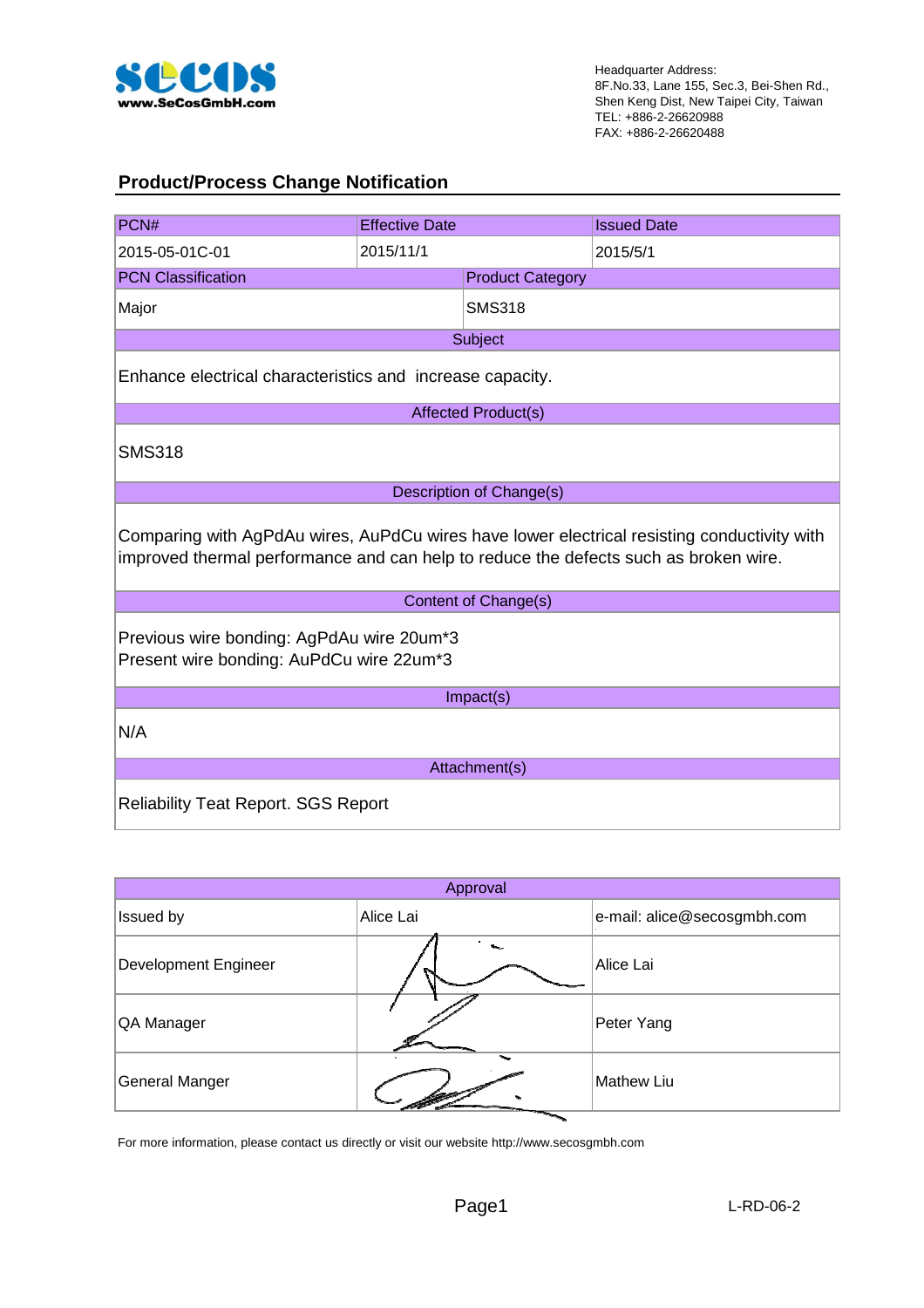

Headquarter Address: 8F.No.33, Lane 155, Sec.3, Bei-Shen Rd., Shen Keng Dist, New Taipei City, Taiwan TEL: +886-2-26620988 FAX: +886-2-26620488



Page2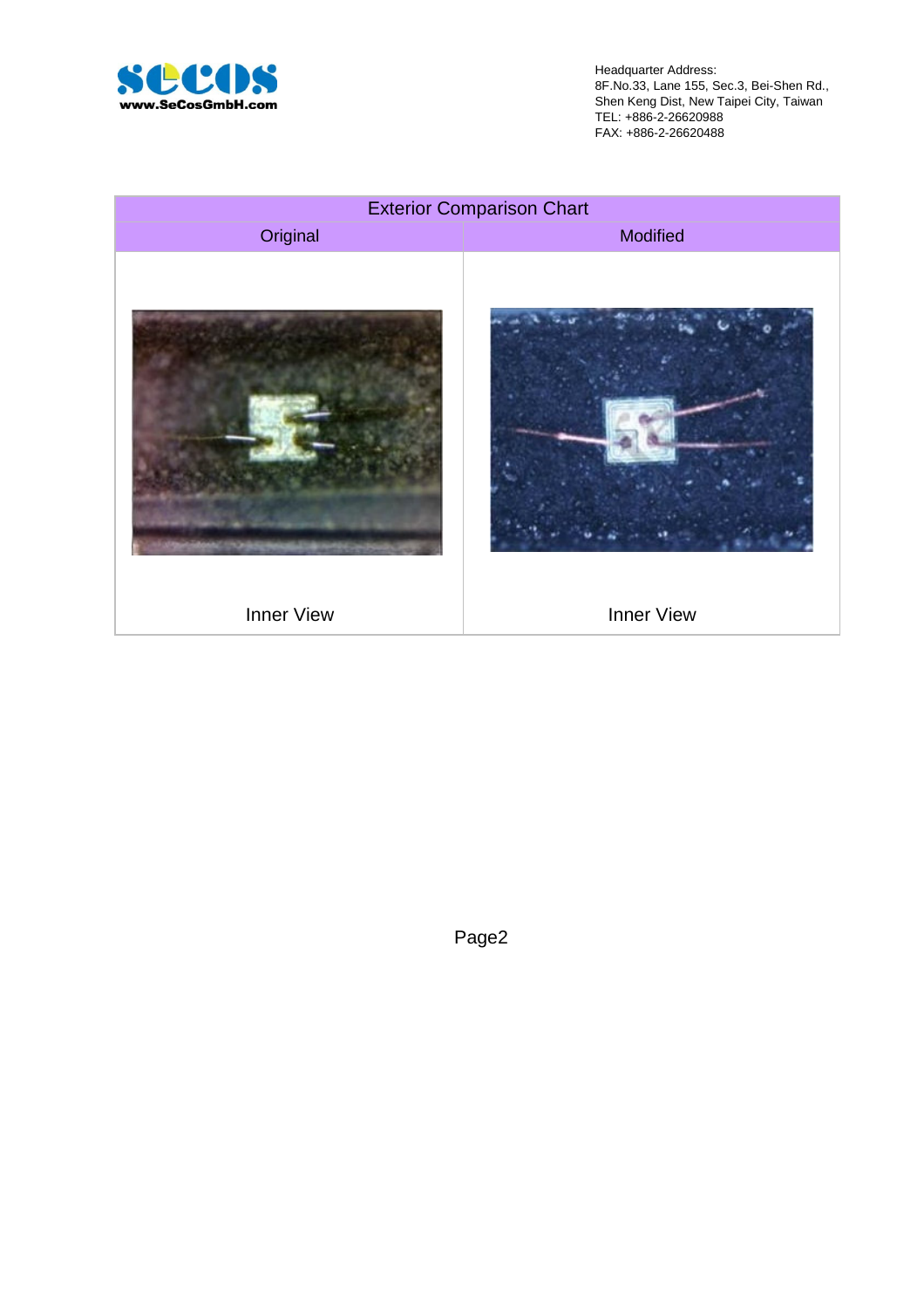

#### Date: 2015/04/30 Document No.: SI15 -04- 10 **Reliability Testing Summary Report**

| <b>Test Item</b>                                                         | P/N                         | <b>Test Condition</b>                                                                                      | (LTPD) | <b>Sample</b><br><b>Numbers</b> | <b>Allow Fall</b><br><b>Numbers</b> | Fall<br><b>Numbers</b> | <b>Result</b> |
|--------------------------------------------------------------------------|-----------------------------|------------------------------------------------------------------------------------------------------------|--------|---------------------------------|-------------------------------------|------------------------|---------------|
| <b>HTRB</b><br><b>High Temp</b><br><b>Reverse Bias</b>                   | <b>SMS318</b>               | $150 \pm 5^{\circ}$ C, 80% VR,<br>77<br>$T = 1000$ hrs                                                     |        | $\boldsymbol{0}$                | $\boldsymbol{0}$                    | <b>ACC</b>             |               |
| <b>HTSL</b><br><b>High Temperature</b><br>Storage Life                   | <b>SMS318</b>               | $150^{\circ}$ C, T = 1000 hrs                                                                              |        | 77                              | $\mathbf{0}$                        | $\boldsymbol{0}$       | <b>ACC</b>    |
| <b>PCT</b><br><b>Pressure Cooker</b><br>Test                             | <b>SMS318</b>               | 121°C, 29.7PSIG,<br>168 hrs                                                                                |        | 77                              | $\boldsymbol{0}$                    | $\boldsymbol{0}$       | <b>ACC</b>    |
| <b>TCT</b><br>Temperature Cycle<br>Test                                  | <b>SMS318</b>               | $-55^{\circ}$ C/30min,<br>150℃/30min,<br>For 1000 Cycle                                                    |        | 77                              | $\boldsymbol{0}$                    | $\boldsymbol{0}$       | <b>ACC</b>    |
| <b>THT</b><br><b>High Temperature</b><br><b>High Humidity</b><br>Test    | <b>SMS318</b>               | $85 \pm 2^{\circ}$ C, RH= $85 \pm 5\%$ ,<br>1000 hrs                                                       |        | 77                              | $\boldsymbol{0}$                    | $\boldsymbol{0}$       | <b>ACC</b>    |
| H3TRB<br>High Temper High<br><b>Humidity Reverse</b><br><b>Bies Test</b> | <b>SMS318</b>               | $85 \pm 2^{\circ}$ C, RH= $85 \pm 5\%$ ,<br>80% VR, 1000 hrs                                               |        | 77                              | $\boldsymbol{0}$                    | $\boldsymbol{0}$       | <b>ACC</b>    |
| Solderability                                                            | <b>SMS318</b>               | $245 \pm 5^{\circ}$ C, 5Sec the<br>inspected area of each lead<br>must have 95% solder<br>coverage minimum |        | 10                              | $\boldsymbol{0}$                    | $\boldsymbol{0}$       | $\rm ACC$     |
|                                                                          |                             |                                                                                                            |        |                                 |                                     |                        |               |
| Judgment:<br>qualified                                                   | unqualified<br>$\Box$       |                                                                                                            |        |                                 |                                     |                        |               |
|                                                                          |                             | Testing Start Date: 2015.03.02 Testing End Date: 2015.04.30                                                |        |                                 |                                     |                        |               |
| <b>Tester: King Huang</b>                                                | <b>Approval: Peter Yang</b> |                                                                                                            |        |                                 |                                     |                        |               |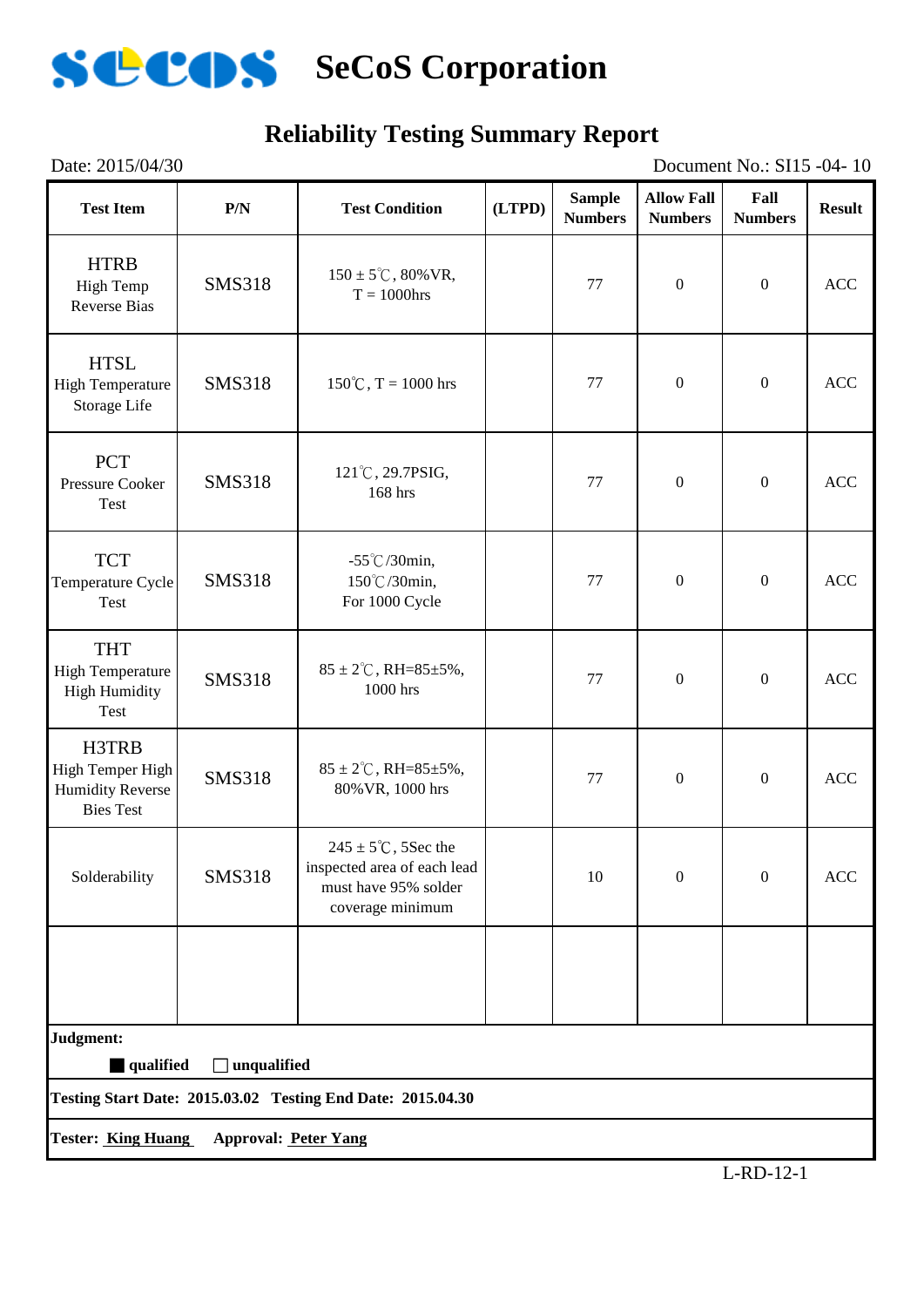

### **Electrical Test Data**

Report No : T150430-010 Part No: SMS318 Test Equipment: JUNO Test System DTS-1000 Test Condition :  $50V < V(BR)DSS$  @ID=250 $\mu$ A ; IDSS < 0.5 $\mu$ A @VDS=50V  $RDS(ON) < 3.5 \Omega \omega VGS = 10V$ , ID=220mA

Test Condition: 25℃ Test Date: 2015.03.02 Test Standard : Specifications Operator: Leo Hsia

| <b>Test Result: PASS</b> |          |                      |                       |
|--------------------------|----------|----------------------|-----------------------|
| N <sub>o</sub>           | V(BR)DSS | I <sub>DSS</sub>     | RDS(ON)               |
| $\mathbf{1}$             | 79.73V   | $0.002$ uA           | $2.53 \text{m}\Omega$ |
| $\overline{2}$           | 81.54V   | 0.003uA              | $1.78m\Omega$         |
| 3                        | 80.79V   | 0.003uA              | $2.00 \text{m}\Omega$ |
| $\overline{4}$           | 80.82V   | 0.003uA              | $2.49m\Omega$         |
| 5                        | 80.54V   | 0.004uA              | $2.14m\Omega$         |
| 6                        | 79.74V   | $0.002$ u $A$        | $2.19m\Omega$         |
| $\overline{7}$           | 81.52V   | 0.003uA              | $1.87 \text{m}\Omega$ |
| 8                        | 79.91V   | 0.001uA              | $2.54m\Omega$         |
| 9                        | 80.09V   | 0.002uA              | $1.47 \text{m}\Omega$ |
| 10                       | 79.61V   | 0.001uA              | $2.01 \text{m}\Omega$ |
| 11                       | 80.18V   | $0.005$ uA           | $1.78m\Omega$         |
| 12                       | 79.45V   | 0.001uA              | $2.32 \text{m}\Omega$ |
| 13                       | 81.09V   | $0.005$ uA           | $1.73 \text{m}\Omega$ |
| 13                       | 81.46V   | $0.002$ uA           | $2.50 \text{m}\Omega$ |
| 15                       | 80.71V   | 0.004uA              | $2.49m\Omega$         |
| 16                       | 80.89V   | 0.001uA              | $1.52 \text{m}\Omega$ |
| 17                       | 80.04V   | $0.005$ uA           | $2.22m\Omega$         |
| 18                       | 79.72V   | 0.001uA              | $2.32 \text{m}\Omega$ |
| 19                       | 80.88V   | 0.003uA              | $1.85 \text{m}\Omega$ |
| 20                       | 79.65V   | $0.005$ uA           | $1.70 \text{m}\Omega$ |
| 21                       | 79.74V   | 0.001uA              | $1.67 \text{m}\Omega$ |
| 22                       | 79.90V   | 0.003uA              | $1.57 \text{m}\Omega$ |
| 23                       | 79.82V   | 0.004uA              | $2.29m\Omega$         |
| 24                       | 81.38V   | $0.004$ u $A$        | $2.07 \text{m}\Omega$ |
| 25                       | 80.69V   | 0.002uA              | $1.94 \text{m}\Omega$ |
| 26                       | 80.50V   | 0.004 <sub>u</sub> A | $1.56 \text{m}\Omega$ |
| 27                       | 81.04V   | 0.001uA              | $1.92 \text{m}\Omega$ |
| 28                       | 81.53V   | 0.004uA              | $2.41 \text{m}\Omega$ |
| 29                       | 80.16V   | 0.002uA              | $1.49m\Omega$         |
| 30                       | 81.31V   | 0.003uA              | $2.10 \text{m}\Omega$ |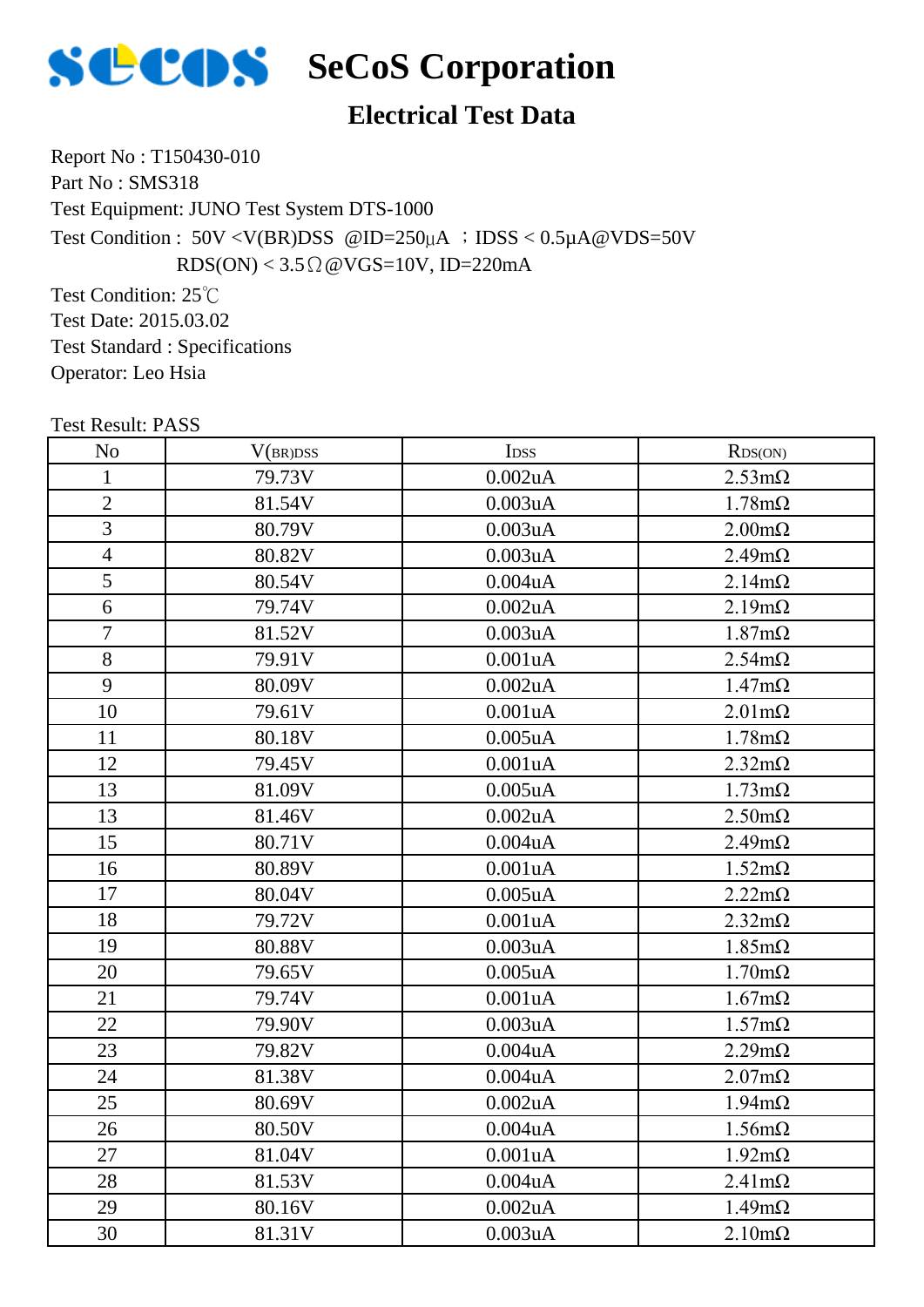

## **SECOS** SeCoS Corporation

### **Electrical Test Data**

Report No : T150430-010 Part No: SMS318 Test Equipment: JUNO Test System DTS-1000 Test Condition : 50V <V(BR)DSS @ID=250µA ;IDSS < 0.5µA@VDS=50V  $RDS(ON) < 3.5 \Omega \omega VGS = 10V$ , ID=220mA

Test Condition: 25℃ Test Date: 2015.03.02 Test Standard : Specifications Operator: Leo Hsia

| <b>Test Result: PASS</b> |          |                      |                       |
|--------------------------|----------|----------------------|-----------------------|
| N <sub>o</sub>           | V(BR)DSS | I <sub>DSS</sub>     | RDS(ON)               |
| 31                       | 80.60V   | 0.004uA              | $2.28 \text{m}\Omega$ |
| 32                       | 80.00V   | 0.003uA              | $2.05 \text{m}\Omega$ |
| 33                       | 79.78V   | 0.004uA              | $1.72 \text{m}\Omega$ |
| 34                       | 81.00V   | $0.005$ u $A$        | $1.95 \text{m}\Omega$ |
| 35                       | 81.37V   | $0.004$ u $A$        | $1.90 \text{m}\Omega$ |
| 36                       | 80.02V   | $0.005$ uA           | $1.47 \text{m}\Omega$ |
| 37                       | 80.28V   | 0.001uA              | $2.22 \text{m}\Omega$ |
| 38                       | 79.47V   | 0.003uA              | $1.78m\Omega$         |
| 39                       | 79.47V   | 0.002uA              | $2.07 \text{m}\Omega$ |
| 40                       | 80.94V   | 0.001uA              | $1.60 \text{m}\Omega$ |
| 41                       | 81.16V   | 0.002uA              | $1.66 \text{m}\Omega$ |
| 42                       | 79.73V   | 0.002uA              | $2.58 \text{m}\Omega$ |
| 43                       | 80.35V   | $0.004$ u $A$        | $1.79m\Omega$         |
| 44                       | 81.34V   | 0.003uA              | $1.76m\Omega$         |
| 45                       | 80.52V   | $0.002$ uA           | $2.47m\Omega$         |
| 46                       | 80.64V   | 0.003uA              | $2.24m\Omega$         |
| 47                       | 80.13V   | 0.004uA              | $1.77m\Omega$         |
| 48                       | 79.76V   | 0.004uA              | $2.40 \text{m}\Omega$ |
| 49                       | 80.49V   | 0.003uA              | $1.87 \text{m}\Omega$ |
| 50                       | 79.58V   | 0.002uA              | $1.78m\Omega$         |
| 51                       | 79.51V   | 0.004uA              | $2.08 \text{m}\Omega$ |
| 52                       | 80.74V   | 0.002uA              | $1.89m\Omega$         |
| 53                       | 81.54V   | 0.004uA              | $1.94 \text{m}\Omega$ |
| 54                       | 80.56V   | 0.002uA              | $2.39 \text{m}\Omega$ |
| 55                       | 80.10V   | $0.005$ uA           | $1.76m\Omega$         |
| 56                       | 81.40V   | 0.004 <sub>u</sub> A | $1.73 \text{m}\Omega$ |
| 57                       | 81.32V   | 0.004uA              | $1.83 \text{m}\Omega$ |
| 58                       | 81.49V   | 0.001uA              | $1.83 \text{m}\Omega$ |
| 59                       | 80.77V   | 0.002uA              | $1.55 \text{m}\Omega$ |
| 60                       | 80.49V   | 0.002uA              | $1.78 \text{m}\Omega$ |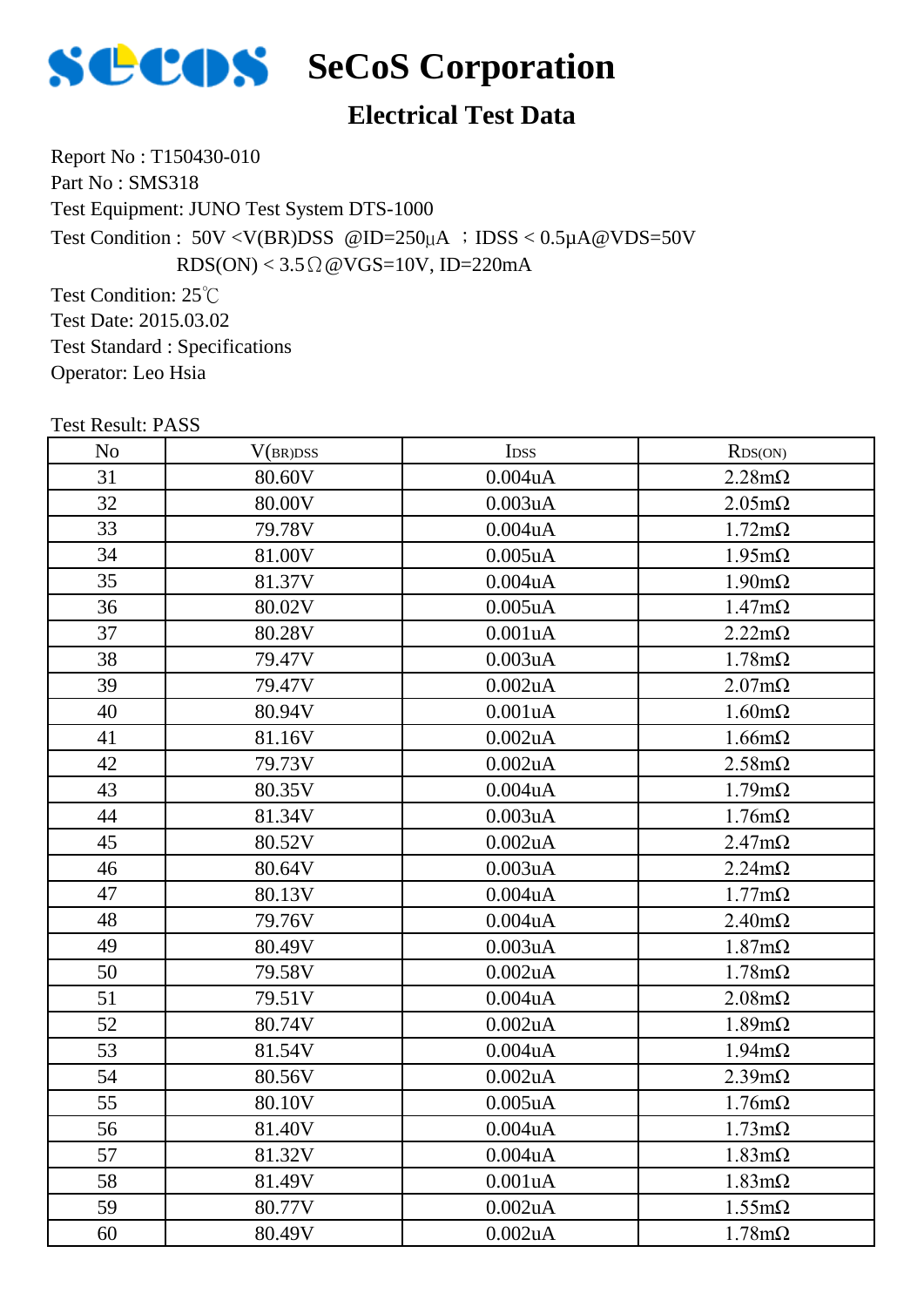

## **SECOS** SeCoS Corporation

#### **Electrical Test Data**

Report No : T150430-010 Part No: SMS318 Test Equipment: JUNO Test System DTS-1000 Test Condition :  $50V < V(BR)DSS$  @ID=250 $\mu$ A ; IDSS < 0.5 $\mu$ A @VDS=50V  $RDS(ON) < 3.5 \Omega \omega VGS = 10V$ , ID=220mA

Test Condition: 25℃ Test Date: 2015.03.02 Test Standard : Specifications Operator: Leo Hsia

|    | <b>Test Result: PASS</b> |               |                       |  |  |  |  |
|----|--------------------------|---------------|-----------------------|--|--|--|--|
| No | V(BR)DSS                 | <b>IDSS</b>   | RDS(ON)               |  |  |  |  |
| 61 | 80.33V                   | 0.004uA       | $1.63 \text{m}\Omega$ |  |  |  |  |
| 62 | 79.85V                   | 0.001uA       | $1.50 \text{m}\Omega$ |  |  |  |  |
| 63 | 79.79V                   | $0.004$ u $A$ | $2.24m\Omega$         |  |  |  |  |
| 64 | 81.05V                   | $0.004$ u $A$ | $2.16m\Omega$         |  |  |  |  |
| 65 | 80.65V                   | 0.003uA       | $2.25 \text{m}\Omega$ |  |  |  |  |
| 66 | 80.78V                   | 0.003uA       | $1.47 \text{m}\Omega$ |  |  |  |  |
| 67 | 81.27V                   | 0.002uA       | $1.98 \text{m}\Omega$ |  |  |  |  |
| 68 | 80.64V                   | 0.003uA       | $1.57 \text{m}\Omega$ |  |  |  |  |
| 69 | 80.79V                   | 0.003uA       | $2.16m\Omega$         |  |  |  |  |
| 70 | 81.56V                   | $0.005$ uA    | $1.89m\Omega$         |  |  |  |  |
| 71 | 80.17V                   | 0.003uA       | $1.68 \text{m}\Omega$ |  |  |  |  |
| 72 | 81.27V                   | $0.004$ u $A$ | $1.91 \text{m}\Omega$ |  |  |  |  |
| 73 | 80.56V                   | 0.002uA       | $2.58 \text{m}\Omega$ |  |  |  |  |
| 74 | 81.16V                   | 0.004uA       | $1.78m\Omega$         |  |  |  |  |
| 75 | 80.03V                   | 0.003uA       | $2.12 \text{m}\Omega$ |  |  |  |  |
| 76 | 80.86V                   | $0.005$ uA    | $1.87 \text{m}\Omega$ |  |  |  |  |
| 77 | 80.39V                   | 0.003uA       | $2.34m\Omega$         |  |  |  |  |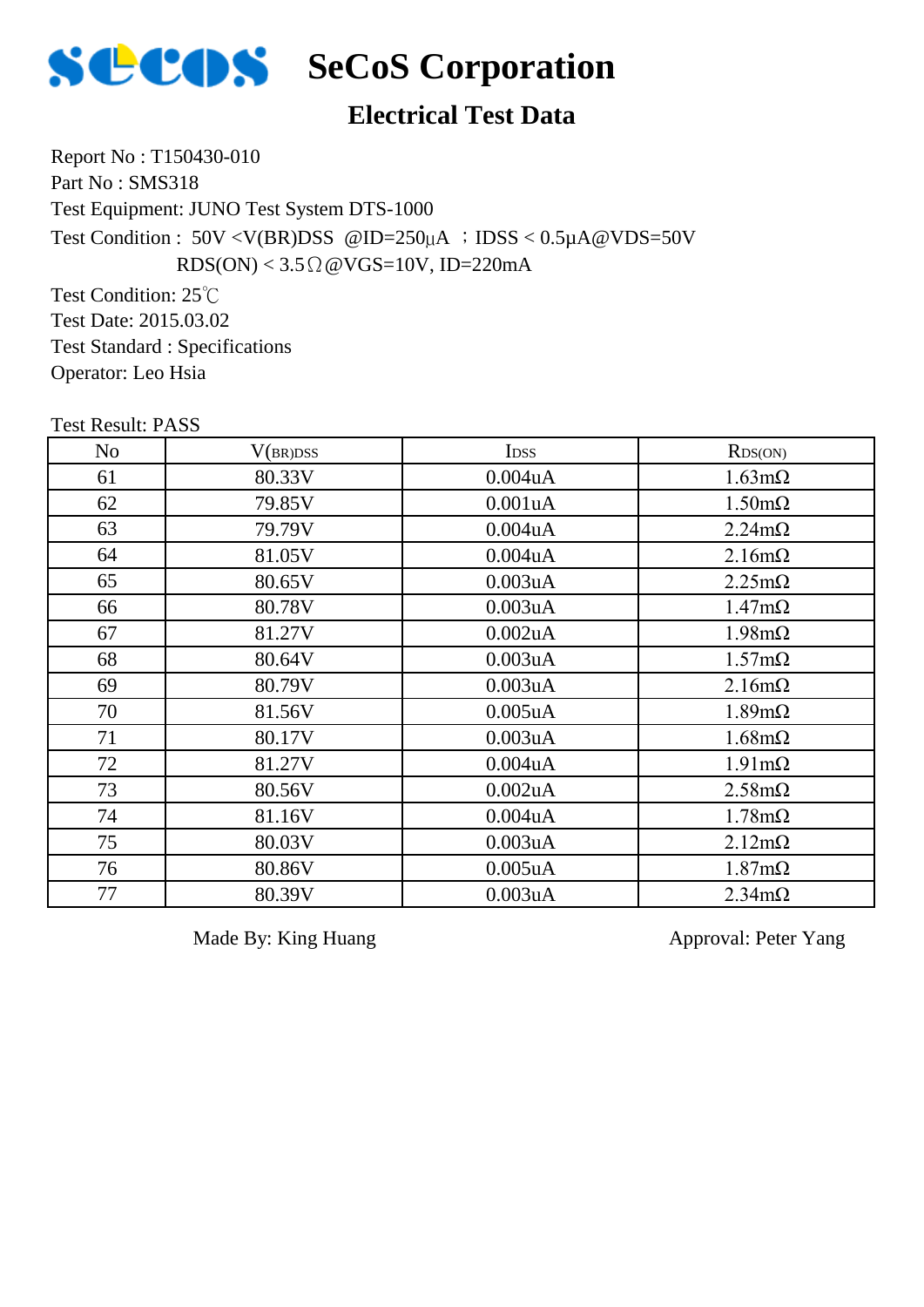

#### **High Temperature Reverse Bias Test Data**

Report No : T150430-010 Part No: SMS318 Test Equipment: JUNO Test System DTS-1000 Test Condition:  $150 \pm 5^{\circ}$ C,  $80\%$  VR, T = 1000 hrs Test Date: 2015.03.02 ~ 2015.04.12 Test Standard : JESD22 STANDARD Method-A108 Operator: Leo Hsia Test Condition :  $50V < V(BR)DSS$  @ID=250 $\mu$ A ; IDSS < 0.5 $\mu$ A @VDS=50V RDS(ON) <  $3.5\Omega$ @VGS=10V, ID=220mA

|                |          | <b>Before</b> |                       |          | After            |                       |
|----------------|----------|---------------|-----------------------|----------|------------------|-----------------------|
| N <sub>o</sub> | V(BR)DSS | IDSS          | RDS(ON)               | V(BR)DSS | I <sub>DSS</sub> | RDS(ON)               |
| $\mathbf{1}$   | 79.55V   | 0.003uA       | $1.65 \text{m}\Omega$ | 80.00V   | 0.003uA          | $2.29m\Omega$         |
| $\overline{2}$ | 80.22V   | 0.002uA       | $1.58 \text{m}\Omega$ | 79.81V   | 0.003uA          | $1.80 \text{m}\Omega$ |
| $\overline{3}$ | 81.20V   | $0.002$ u $A$ | $2.14m\Omega$         | 80.54V   | 0.004uA          | $1.46m\Omega$         |
| $\overline{4}$ | 80.02V   | 0.003uA       | $1.85 \text{m}\Omega$ | 79.82V   | 0.004uA          | $2.14m\Omega$         |
| 5              | 79.81V   | 0.004uA       | $2.08 \text{m}\Omega$ | 80.46V   | 0.004uA          | $1.79m\Omega$         |
| 6              | 81.00V   | $0.002$ u $A$ | $2.29m\Omega$         | 79.52V   | 0.003uA          | $2.01 \text{m}\Omega$ |
| $\overline{7}$ | 79.90V   | 0.001uA       | $1.92 \text{m}\Omega$ | 80.76V   | 0.004uA          | $1.49m\Omega$         |
| 8              | 80.19V   | 0.001uA       | $2.08 \text{m}\Omega$ | 81.03V   | 0.003uA          | $2.45m\Omega$         |
| 9              | 79.79V   | 0.001uA       | $1.45 \text{m}\Omega$ | 81.02V   | 0.003uA          | $2.09m\Omega$         |
| 10             | 79.95V   | 0.003uA       | $2.42 \text{m}\Omega$ | 80.90V   | $0.005$ uA       | $1.95 \text{m}\Omega$ |
| 11             | 79.80V   | 0.003uA       | $2.08 \text{m}\Omega$ | 80.79V   | 0.004uA          | $1.88 \text{m}\Omega$ |
| 12             | 79.52V   | 0.003uA       | $2.32 \text{m}\Omega$ | 80.57V   | 0.004uA          | $1.50 \text{m}\Omega$ |
| 13             | 80.99V   | 0.002uA       | $1.75 \text{m}\Omega$ | 81.56V   | 0.001uA          | $1.90 \text{m}\Omega$ |
| 13             | 79.96V   | 0.002uA       | $2.09m\Omega$         | 79.88V   | $0.005$ u $A$    | $1.58 \text{m}\Omega$ |
| 15             | 80.12V   | 0.002uA       | $2.20 \text{m}\Omega$ | 80.17V   | 0.003uA          | $1.48 \text{m}\Omega$ |
| 16             | 80.59V   | 0.002uA       | $1.73 \text{m}\Omega$ | 81.28V   | 0.002uA          | $2.41 \text{m}\Omega$ |
| 17             | 81.05V   | 0.004uA       | $1.53 \text{m}\Omega$ | 79.76V   | 0.004uA          | $1.87 \text{m}\Omega$ |
| 18             | 80.82V   | 0.004uA       | $2.15 \text{m}\Omega$ | 79.64V   | 0.004uA          | $1.56m\Omega$         |
| 19             | 81.27V   | 0.002uA       | $2.03 \text{m}\Omega$ | 81.35V   | 0.001uA          | $2.55m\Omega$         |
| 20             | 80.95V   | $0.005$ u $A$ | $2.02 \text{m}\Omega$ | 81.47V   | 0.003uA          | $2.41 \text{m}\Omega$ |
| 21             | 80.49V   | $0.005$ u $A$ | $1.90 \text{m}\Omega$ | 80.65V   | 0.003uA          | $2.06 \text{m}\Omega$ |
| 22             | 80.05V   | 0.002uA       | $1.50 \text{m}\Omega$ | 79.54V   | $0.005$ uA       | $1.91 \text{m}\Omega$ |
| 23             | 80.55V   | 0.004uA       | $1.84 \text{m}\Omega$ | 79.47V   | $0.002$ uA       | $1.91 \text{m}\Omega$ |
| 24             | 81.07V   | 0.002uA       | $1.89m\Omega$         | 79.73V   | 0.003uA          | $1.77 \text{m}\Omega$ |
| 25             | 80.78V   | 0.003uA       | $1.61 \text{m}\Omega$ | 80.86V   | 0.003uA          | $2.55 \text{m}\Omega$ |
| 26             | 81.06V   | 0.004uA       | $1.56 \text{m}\Omega$ | 80.58V   | 0.003uA          | $1.52 \text{m}\Omega$ |
| 27             | 81.50V   | 0.003uA       | $2.09m\Omega$         | 79.95V   | 0.004uA          | $1.55 \text{m}\Omega$ |
| 28             | 80.44V   | 0.003uA       | $2.41 \text{m}\Omega$ | 81.41V   | 0.003uA          | $2.18m\Omega$         |
| 29             | 81.10V   | 0.002uA       | $1.81 \text{m}\Omega$ | 79.81V   | $0.004$ u $A$    | $1.74m\Omega$         |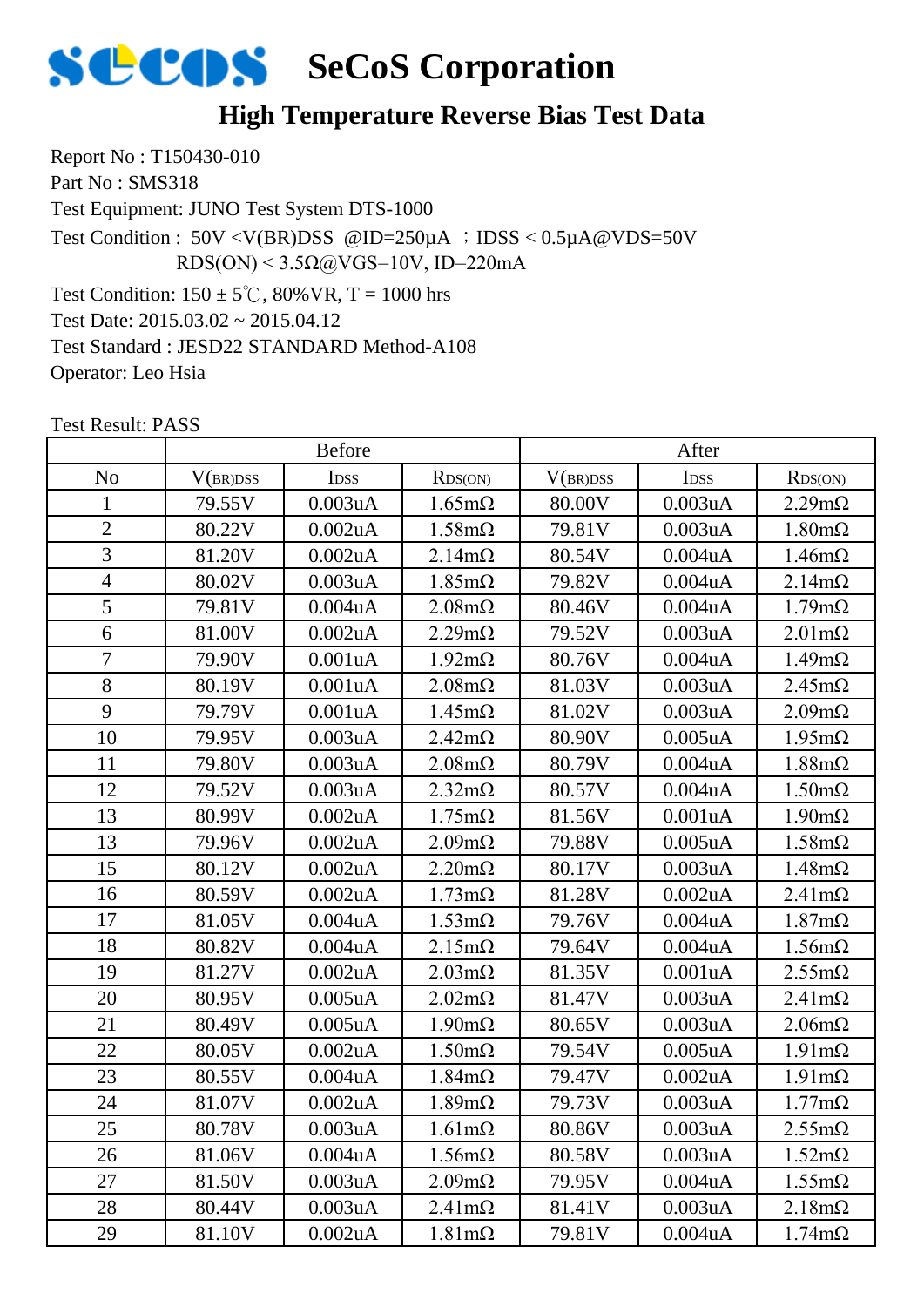

#### **High Temperature Reverse Bias Test Data**

Report No : T150430-010 Part No: SMS318 Test Equipment: JUNO Test System DTS-1000 Test Condition:  $150 \pm 5^{\circ}$ C,  $80\%$  VR, T = 1000 hrs Test Date: 2015.03.02 ~ 2015.04.12 Test Standard : JESD22 STANDARD Method-A108 Operator: Leo Hsia Test Condition :  $50V < V(BR)DSS$  @ID=250 $\mu$ A ; IDSS < 0.5 $\mu$ A @VDS=50V RDS(ON) <  $3.5\Omega$ @VGS=10V, ID=220mA

|                |          | <b>Before</b>    |                       |          | After            |                       |
|----------------|----------|------------------|-----------------------|----------|------------------|-----------------------|
| N <sub>o</sub> | V(BR)DSS | I <sub>DSS</sub> | RDS(ON)               | V(BR)DSS | I <sub>DSS</sub> | RDS(ON)               |
| 30             | 80.19V   | 0.004uA          | $1.89m\Omega$         | 79.57V   | 0.002uA          | $1.45m\Omega$         |
| 31             | 81.51V   | 0.004uA          | $2.05 \text{m}\Omega$ | 80.56V   | 0.003uA          | $2.30 \text{m}\Omega$ |
| 32             | 80.20V   | 0.002uA          | $1.62 \text{m}\Omega$ | 80.64V   | 0.002uA          | $1.47 \text{m}\Omega$ |
| 33             | 80.61V   | 0.002uA          | $1.82 \text{m}\Omega$ | 79.86V   | $0.005$ uA       | $2.54m\Omega$         |
| 34             | 79.67V   | 0.004uA          | $1.47 \text{m}\Omega$ | 79.54V   | 0.001uA          | $1.88 \text{m}\Omega$ |
| 35             | 80.85V   | 0.004uA          | $1.59m\Omega$         | 81.25V   | $0.005$ uA       | $1.76m\Omega$         |
| 36             | 80.42V   | $0.002$ uA       | $1.72 \text{m}\Omega$ | 81.54V   | $0.005$ u $A$    | $1.89m\Omega$         |
| 37             | 80.95V   | 0.002uA          | $1.85 \text{m}\Omega$ | 79.99V   | 0.002uA          | $2.16m\Omega$         |
| 38             | 79.52V   | $0.004$ u $A$    | $1.49m\Omega$         | 79.86V   | 0.001uA          | $2.18m\Omega$         |
| 39             | 80.63V   | 0.004uA          | $1.98 \text{m}\Omega$ | 80.27V   | 0.003uA          | $1.68 \text{m}\Omega$ |
| 40             | 79.81V   | 0.004uA          | $1.94 \text{m}\Omega$ | 80.41V   | 0.004uA          | $2.12 \text{m}\Omega$ |
| 41             | 79.52V   | $0.002$ uA       | $1.72 \text{m}\Omega$ | 81.20V   | 0.003uA          | $1.86 \text{m}\Omega$ |
| 42             | 79.80V   | 0.004uA          | $1.95 \text{m}\Omega$ | 81.55V   | 0.004uA          | $2.44m\Omega$         |
| 43             | 80.50V   | $0.004$ u $A$    | $1.75 \text{m}\Omega$ | 79.99V   | 0.002uA          | $1.65 \text{m}\Omega$ |
| 44             | 80.97V   | 0.001uA          | $2.18 \text{m}\Omega$ | 80.60V   | 0.003uA          | $2.23 \text{m}\Omega$ |
| 45             | 79.49V   | $0.005$ uA       | $2.34m\Omega$         | 80.77V   | 0.003uA          | $1.55 \text{m}\Omega$ |
| 46             | 80.79V   | 0.004uA          | $1.93 \text{m}\Omega$ | 80.31V   | 0.004uA          | $1.54m\Omega$         |
| 47             | 81.14V   | 0.002uA          | $1.58 \text{m}\Omega$ | 81.07V   | 0.004uA          | $1.74 \text{m}\Omega$ |
| 48             | 80.77V   | $0.004$ u $A$    | $2.37 \text{m}\Omega$ | 81.03V   | 0.004uA          | $2.17 \text{m}\Omega$ |
| 49             | 80.19V   | 0.001uA          | $2.47m\Omega$         | 80.43V   | 0.003uA          | $1.71 \text{m}\Omega$ |
| 50             | 80.50V   | 0.002uA          | $1.90 \text{m}\Omega$ | 79.47V   | 0.002uA          | $1.69m\Omega$         |
| 51             | 80.59V   | 0.004uA          | $2.10 \text{m}\Omega$ | 79.50V   | 0.003uA          | $1.81 \text{m}\Omega$ |
| 52             | 80.62V   | 0.002uA          | $2.18m\Omega$         | 81.24V   | $0.005$ uA       | $1.67 \text{m}\Omega$ |
| 53             | 80.51V   | $0.002$ uA       | $2.17 \text{m}\Omega$ | 80.07V   | 0.001uA          | $1.67 \text{m}\Omega$ |
| 54             | 79.76V   | 0.003uA          | $1.85 \text{m}\Omega$ | 81.35V   | 0.004uA          | $2.54m\Omega$         |
| 55             | 80.90V   | 0.003uA          | $1.93 \text{m}\Omega$ | 80.12V   | 0.001uA          | $2.38 \text{m}\Omega$ |
| 56             | 80.88V   | 0.004uA          | $2.26m\Omega$         | 80.20V   | $0.005$ u $A$    | $2.30 \text{m}\Omega$ |
| 57             | 81.10V   | 0.002uA          | $1.70 \text{m}\Omega$ | 80.44V   | $0.005$ uA       | $1.54m\Omega$         |
| 58             | 80.78V   | 0.004uA          | $1.53 \text{mA}$      | 79.95V   | $0.005$ uA       | $2.55 \text{m}\Omega$ |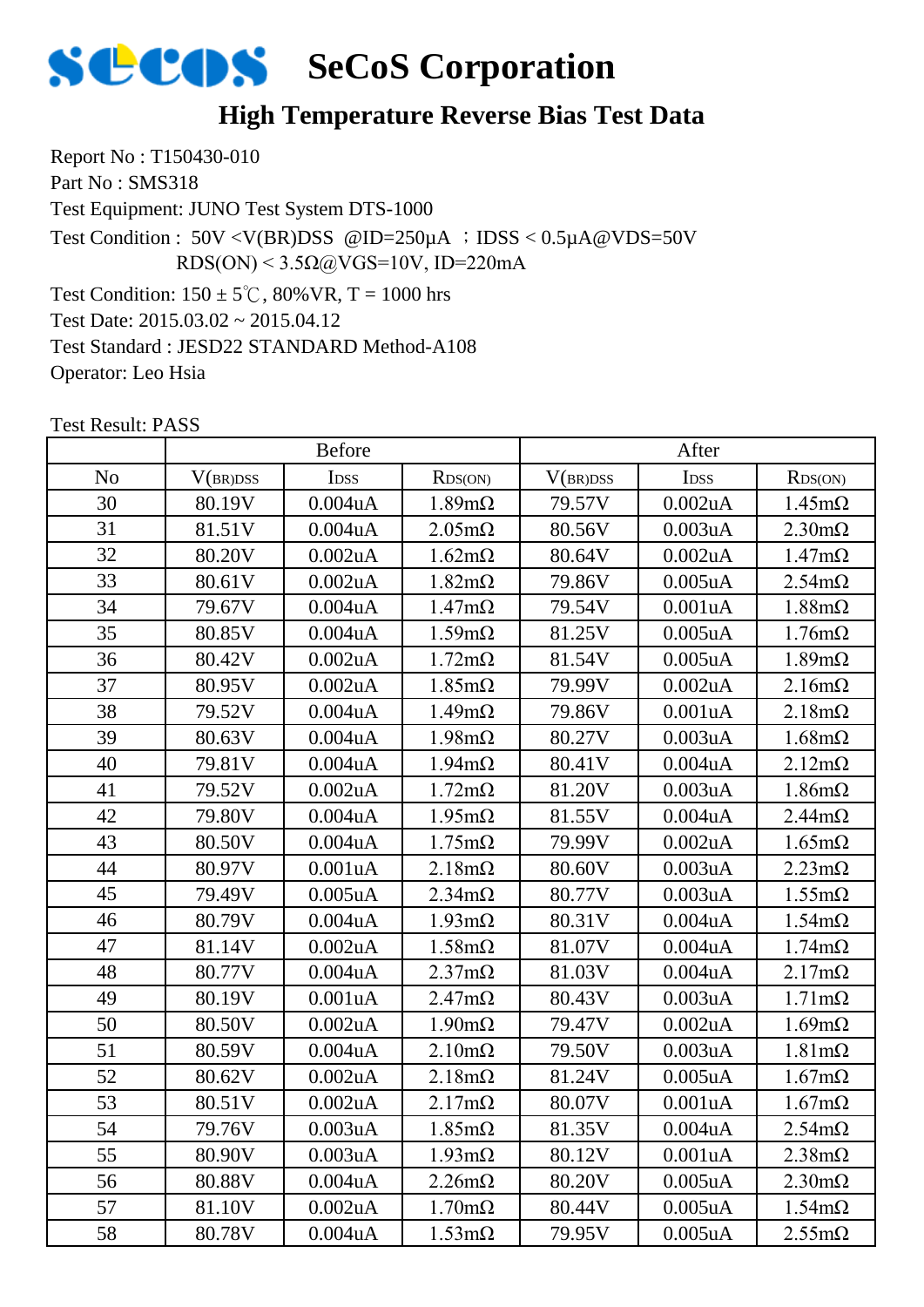

#### **High Temperature Reverse Bias Test Data**

Report No : T150430-010 Part No: SMS318 Test Equipment: JUNO Test System DTS-1000 Test Condition:  $150 \pm 5^{\circ}$ C, 80% VR, T = 1000 hrs Test Date: 2015.03.02 ~ 2015.04.12 Test Standard : JESD22 STANDARD Method-A108 Operator: Leo Hsia Test Condition :  $50V < V(BR)DSS$  @ID=250 $\mu$ A ; IDSS < 0.5 $\mu$ A @VDS=50V RDS(ON) <  $3.5\Omega$ @VGS=10V, ID=220mA

Test Result: PASS

|                |          | <b>Before</b> |                       |          | After            |                       |
|----------------|----------|---------------|-----------------------|----------|------------------|-----------------------|
| N <sub>o</sub> | V(BR)DSS | <b>IDSS</b>   | RDS(ON)               | V(BR)DSS | I <sub>DSS</sub> | RDS(ON)               |
| 59             | 81.54V   | 0.001uA       | $1.68 \text{m}\Omega$ | 81.48V   | 0.001uA          | $2.56 \text{m}\Omega$ |
| 60             | 80.17V   | $0.005$ uA    | $1.90 \text{m}\Omega$ | 81.26V   | $0.002$ uA       | $2.56 \text{m}\Omega$ |
| 61             | 79.70V   | $0.004$ u $A$ | $2.48 \text{m}\Omega$ | 80.06V   | $0.002$ uA       | $2.00 \text{m}\Omega$ |
| 62             | 80.38V   | $0.004$ u $A$ | $2.52 \text{m}\Omega$ | 79.67V   | $0.002$ uA       | $1.45 \text{m}\Omega$ |
| 63             | 79.73V   | $0.002$ u $A$ | $2.43 \text{m}\Omega$ | 79.68V   | $0.004$ u $A$    | $2.10 \text{m}\Omega$ |
| 64             | 81.39V   | 0.003uA       | $2.14 \text{m}\Omega$ | 80.32V   | 0.003uA          | $2.35 \text{m}\Omega$ |
| 65             | 80.72V   | $0.004$ u $A$ | $1.88 \text{m}\Omega$ | 81.46V   | $0.002$ uA       | $1.68 \text{m}\Omega$ |
| 66             | 81.55V   | 0.003uA       | $2.08 \text{m}\Omega$ | 81.20V   | 0.003uA          | $1.77 \text{m}\Omega$ |
| 67             | 81.41V   | 0.004uA       | $1.74 \text{m}\Omega$ | 80.11V   | $0.002$ uA       | $1.81 \text{m}\Omega$ |
| 68             | 80.88V   | $0.005$ uA    | $1.46m\Omega$         | 81.54V   | $0.005$ uA       | $1.70 \text{m}\Omega$ |
| 69             | 80.65V   | $0.005$ u $A$ | $2.02 \text{m}\Omega$ | 80.87V   | $0.002$ uA       | $2.32 \text{m}\Omega$ |
| 70             | 81.46V   | 0.002uA       | $2.03 \text{m}\Omega$ | 80.86V   | 0.003uA          | $1.83 \text{m}\Omega$ |
| 71             | 80.45V   | $0.004$ u $A$ | $2.46m\Omega$         | 80.29V   | $0.004$ u $A$    | $1.47 \text{m}\Omega$ |
| 72             | 81.38V   | 0.001uA       | $2.15 \text{m}\Omega$ | 80.73V   | $0.002$ uA       | $2.34 \text{m}\Omega$ |
| 73             | 80.78V   | $0.004$ u $A$ | $2.26 \text{m}\Omega$ | 80.12V   | $0.004$ u $A$    | $2.19m\Omega$         |
| 74             | 79.57V   | 0.003uA       | $2.00 \text{m}\Omega$ | 80.86V   | $0.004$ u $A$    | $1.92 \text{m}\Omega$ |
| 75             | 80.28V   | 0.001uA       | $1.82 \text{m}\Omega$ | 80.70V   | $0.005$ uA       | $1.80 \text{m}\Omega$ |
| 76             | 81.59V   | 0.003uA       | $2.26 \text{m}\Omega$ | 80.58V   | 0.001uA          | $2.09 \text{m}\Omega$ |
| 77             | 80.44V   | 0.001uA       | $2.26 \text{m}\Omega$ | 80.62V   | $0.002$ uA       | $2.28 \text{m}\Omega$ |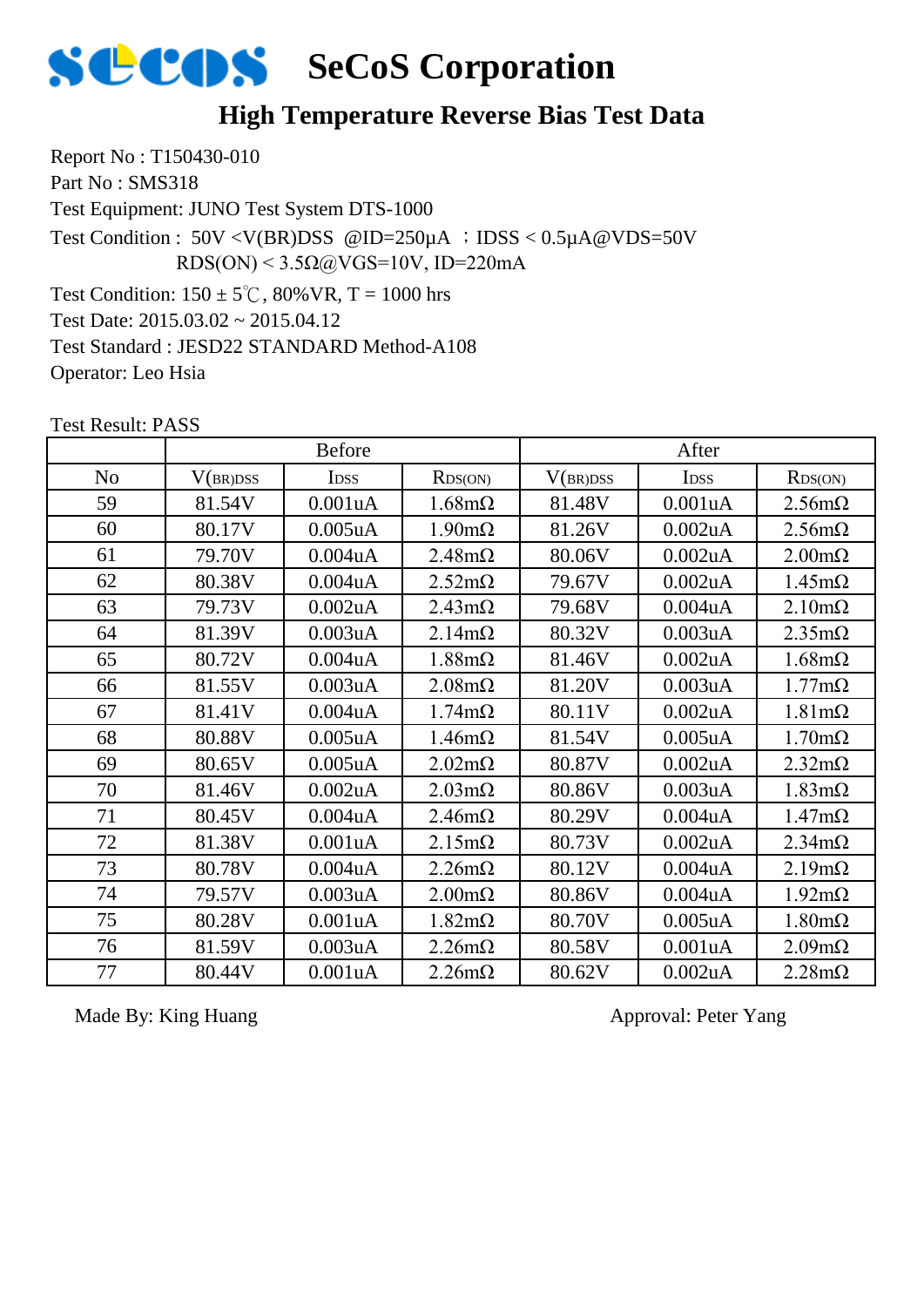

#### **High Temperature Storage Life Test Data**

Report No : T150430-010 Part No: SMS318 Test Equipment: JUNO Test System DTS-1000 Test Condition: 150℃, 1000Hrs Test Condition : 50V <V(BR)DSS @ID=250µA ;IDSS < 0.5µA@VDS=50V RDS(ON) <  $3.5\Omega$ @VGS=10V, ID=220mA

Test Date: 2015.03.02 ~ 2015.04.12 Test Standard : JESD22 STANDARD Method-A103 Operator: Leo Hsia

|                |          | <b>Before</b>    |                       |          | After            |                       |
|----------------|----------|------------------|-----------------------|----------|------------------|-----------------------|
| N <sub>o</sub> | V(BR)DSS | I <sub>DSS</sub> | RDS(ON)               | V(BR)DSS | I <sub>DSS</sub> | RDS(ON)               |
| $\mathbf{1}$   | 81.28V   | 0.003uA          | $2.50 \text{m}\Omega$ | 80.45V   | 0.001uA          | $2.35 \text{m}\Omega$ |
| $\overline{2}$ | 79.67V   | 0.003uA          | $2.19m\Omega$         | 79.96V   | 0.003uA          | $1.77m\Omega$         |
| $\overline{3}$ | 80.24V   | 0.003uA          | $2.19m\Omega$         | 80.10V   | 0.003uA          | $2.21 \text{m}\Omega$ |
| $\overline{4}$ | 79.72V   | 0.003uA          | $1.70 \text{m}\Omega$ | 80.52V   | 0.001uA          | $2.43 \text{m}\Omega$ |
| 5              | 79.50V   | 0.004uA          | $2.30 \text{m}\Omega$ | 80.00V   | $0.004$ u $A$    | $2.47m\Omega$         |
| 6              | 80.53V   | 0.003uA          | $1.80 \text{m}\Omega$ | 81.32V   | 0.003uA          | $1.74 \text{m}\Omega$ |
| $\overline{7}$ | 80.96V   | 0.003uA          | $1.97 \text{m}\Omega$ | 81.49V   | 0.002uA          | $1.68 \text{m}\Omega$ |
| 8              | 79.90V   | 0.003uA          | $2.20 \text{m}\Omega$ | 81.41V   | $0.002$ uA       | $2.39m\Omega$         |
| 9              | 80.65V   | 0.001uA          | $2.19m\Omega$         | 81.38V   | $0.002$ uA       | $1.50 \text{m}\Omega$ |
| 10             | 81.46V   | 0.004uA          | $2.51 \text{m}\Omega$ | 80.38V   | 0.003uA          | $1.87 \text{m}\Omega$ |
| 11             | 80.31V   | 0.004uA          | $2.32 \text{m}\Omega$ | 81.10V   | $0.002$ uA       | $2.38 \text{m}\Omega$ |
| 12             | 81.19V   | 0.003uA          | $2.17m\Omega$         | 79.86V   | 0.003uA          | $1.89m\Omega$         |
| 13             | 81.17V   | 0.004uA          | $2.58 \text{m}\Omega$ | 79.72V   | 0.004uA          | $1.67 \text{m}\Omega$ |
| 13             | 79.82V   | 0.003uA          | $2.18m\Omega$         | 79.55V   | 0.004uA          | $1.65 \text{m}\Omega$ |
| 15             | 81.27V   | 0.002uA          | $1.76 \text{m}\Omega$ | 81.33V   | 0.004uA          | $1.98 \text{m}\Omega$ |
| 16             | 80.03V   | 0.002uA          | $1.87 \text{m}\Omega$ | 80.25V   | 0.003uA          | $1.91 \text{m}\Omega$ |
| 17             | 81.25V   | $0.005$ uA       | $2.57 \text{m}\Omega$ | 81.44V   | 0.003uA          | $2.01 \text{m}\Omega$ |
| 18             | 81.36V   | 0.003uA          | $1.94 \text{m}\Omega$ | 79.94V   | 0.003uA          | $2.21 \text{m}\Omega$ |
| 19             | 80.75V   | 0.003uA          | $1.91 \text{m}\Omega$ | 81.11V   | 0.004uA          | $1.47m\Omega$         |
| 20             | 81.50V   | 0.003uA          | $2.23 \text{m}\Omega$ | 81.56V   | 0.003uA          | $2.45m\Omega$         |
| 21             | 79.91V   | 0.001uA          | $2.39 \text{m}\Omega$ | 81.48V   | $0.004$ u $A$    | $1.57 \text{m}\Omega$ |
| 22             | 81.02V   | 0.001uA          | $2.01 \text{m}\Omega$ | 81.28V   | 0.004uA          | $1.91 \text{m}\Omega$ |
| 23             | 80.06V   | 0.001uA          | $2.46m\Omega$         | 79.86V   | 0.003uA          | $1.53 \text{m}\Omega$ |
| 24             | 81.17V   | 0.003uA          | $2.39 \text{m}\Omega$ | 80.23V   | 0.003uA          | $1.97 \text{m}\Omega$ |
| 25             | 80.67V   | 0.002uA          | $2.53 \text{mA}$      | 79.56V   | 0.003uA          | $1.58 \text{m}\Omega$ |
| 26             | 80.29V   | $0.005$ uA       | $1.81 \text{m}\Omega$ | 80.36V   | 0.003uA          | $1.75 \text{m}\Omega$ |
| 27             | 80.16V   | 0.002uA          | $2.05 \text{m}\Omega$ | 79.94V   | $0.005$ uA       | $2.49m\Omega$         |
| 28             | 80.44V   | 0.003uA          | $1.52 \text{m}\Omega$ | 81.35V   | 0.004uA          | $1.79m\Omega$         |
| 29             | 81.01V   | 0.001uA          | $2.53 \text{mA}$      | 80.74V   | 0.003uA          | $1.58 \text{m}\Omega$ |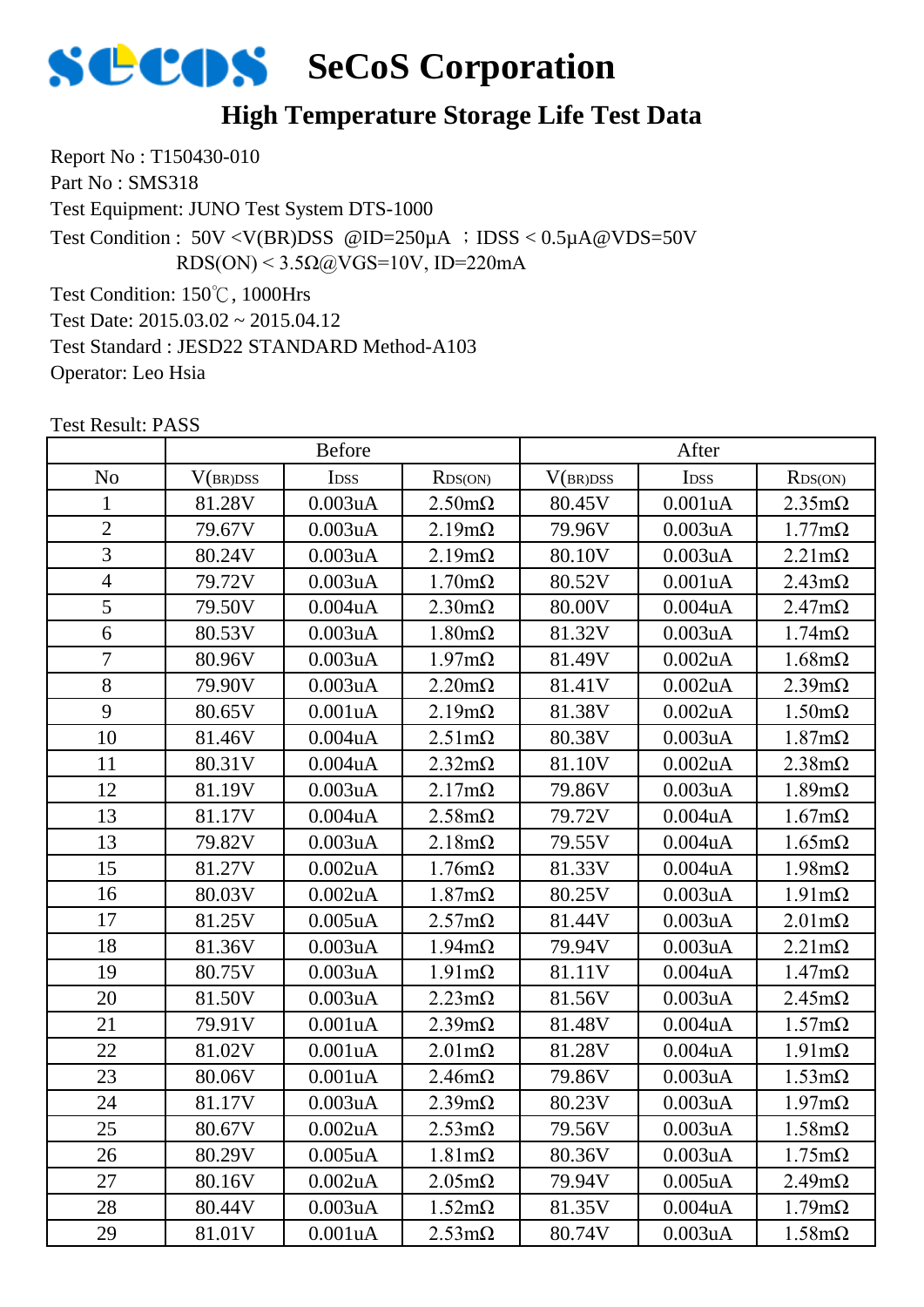

#### **High Temperature Storage Life Test Data**

Report No : T150430-010 Part No: SMS318 Test Equipment: JUNO Test System DTS-1000 Test Condition: 150℃, 1000Hrs Test Condition : 50V <V(BR)DSS @ID=250µA ;IDSS < 0.5µA@VDS=50V RDS(ON) <  $3.5\Omega$ @VGS=10V, ID=220mA

Test Date: 2015.03.02 ~ 2015.04.12 Test Standard : JESD22 STANDARD Method-A103 Operator: Leo Hsia

|                |          | <b>Before</b>    |                       |          | After            |                       |
|----------------|----------|------------------|-----------------------|----------|------------------|-----------------------|
| N <sub>o</sub> | V(BR)DSS | I <sub>DSS</sub> | RDS(ON)               | V(BR)DSS | I <sub>DSS</sub> | RDS(ON)               |
| 30             | 79.86V   | 0.004uA          | $2.41 \text{m}\Omega$ | 79.68V   | 0.002uA          | $1.80 \text{m}\Omega$ |
| 31             | 79.48V   | 0.001uA          | $1.70 \text{m}\Omega$ | 80.84V   | 0.004uA          | $2.18m\Omega$         |
| 32             | 80.30V   | 0.003uA          | $1.52 \text{m}\Omega$ | 79.52V   | 0.002uA          | $2.05 \text{m}\Omega$ |
| 33             | 80.24V   | 0.002uA          | $1.82 \text{m}\Omega$ | 81.40V   | $0.002$ uA       | $1.56 \text{m}\Omega$ |
| 34             | 81.22V   | 0.003uA          | $1.49m\Omega$         | 81.50V   | 0.001uA          | $2.22m\Omega$         |
| 35             | 80.96V   | 0.003uA          | $1.94 \text{m}\Omega$ | 80.55V   | $0.005$ uA       | $1.67 \text{m}\Omega$ |
| 36             | 79.77V   | 0.004uA          | $1.72 \text{m}\Omega$ | 80.67V   | 0.003uA          | $1.85 \text{m}\Omega$ |
| 37             | 80.11V   | 0.002uA          | $1.84 \text{m}\Omega$ | 79.83V   | 0.002uA          | $2.48 \text{m}\Omega$ |
| 38             | 81.25V   | $0.004$ u $A$    | $1.86 \text{m}\Omega$ | 80.20V   | 0.003uA          | $1.77 \text{m}\Omega$ |
| 39             | 79.69V   | 0.003uA          | $1.71 \text{m}\Omega$ | 80.81V   | 0.002uA          | $1.97 \text{m}\Omega$ |
| 40             | 81.19V   | 0.003uA          | $2.58 \text{m}\Omega$ | 81.09V   | $0.005$ uA       | $1.49m\Omega$         |
| 41             | 81.50V   | $0.005$ uA       | $2.56 \text{m}\Omega$ | 79.62V   | 0.003uA          | $1.53 \text{m}\Omega$ |
| 42             | 79.88V   | 0.002uA          | $1.85 \text{m}\Omega$ | 80.13V   | $0.005$ uA       | $1.63 \text{m}\Omega$ |
| 43             | 80.86V   | $0.005$ uA       | $1.63 \text{m}\Omega$ | 80.63V   | 0.002uA          | $2.57 \text{m}\Omega$ |
| 44             | 80.35V   | 0.003uA          | $1.76m\Omega$         | 80.36V   | 0.002uA          | $1.83 \text{m}\Omega$ |
| 45             | 80.46V   | 0.004uA          | $2.50 \text{m}\Omega$ | 80.45V   | 0.004uA          | $1.59m\Omega$         |
| 46             | 79.78V   | 0.004uA          | $1.69m\Omega$         | 80.70V   | 0.004uA          | $1.73 \text{m}\Omega$ |
| 47             | 80.41V   | 0.003uA          | $1.56m\Omega$         | 80.97V   | 0.002uA          | $2.06 \text{m}\Omega$ |
| 48             | 79.83V   | 0.001uA          | $1.60 \text{m}\Omega$ | 79.85V   | 0.001uA          | $1.73 \text{m}\Omega$ |
| 49             | 81.38V   | 0.004uA          | $1.77 \text{m}\Omega$ | 79.72V   | 0.003uA          | $2.45m\Omega$         |
| 50             | 80.66V   | $0.005$ uA       | $2.43 \text{m}\Omega$ | 81.59V   | 0.004uA          | $1.90 \text{m}\Omega$ |
| 51             | 80.79V   | 0.001uA          | $2.17m\Omega$         | 80.83V   | 0.003uA          | $2.35 \text{m}\Omega$ |
| 52             | 79.57V   | 0.004uA          | $2.04m\Omega$         | 80.28V   | 0.004uA          | $2.40 \text{m}\Omega$ |
| 53             | 80.43V   | $0.005$ uA       | $1.59m\Omega$         | 79.58V   | 0.004uA          | $1.53 \text{m}\Omega$ |
| 54             | 79.74V   | 0.002uA          | $1.95 \text{m}\Omega$ | 81.41V   | 0.002uA          | $2.03 \text{m}\Omega$ |
| 55             | 79.52V   | 0.003uA          | $2.45m\Omega$         | 80.71V   | 0.003uA          | $2.08 \text{m}\Omega$ |
| 56             | 80.79V   | 0.002uA          | $2.44$ m $\Omega$     | 80.84V   | 0.003uA          | $1.58 \text{m}\Omega$ |
| 57             | 80.06V   | 0.004uA          | $2.32 \text{m}\Omega$ | 81.56V   | 0.002uA          | $1.95 \text{m}\Omega$ |
| 58             | 81.09V   | 0.001uA          | $1.54m\Omega$         | 79.68V   | 0.003uA          | $2.26m\Omega$         |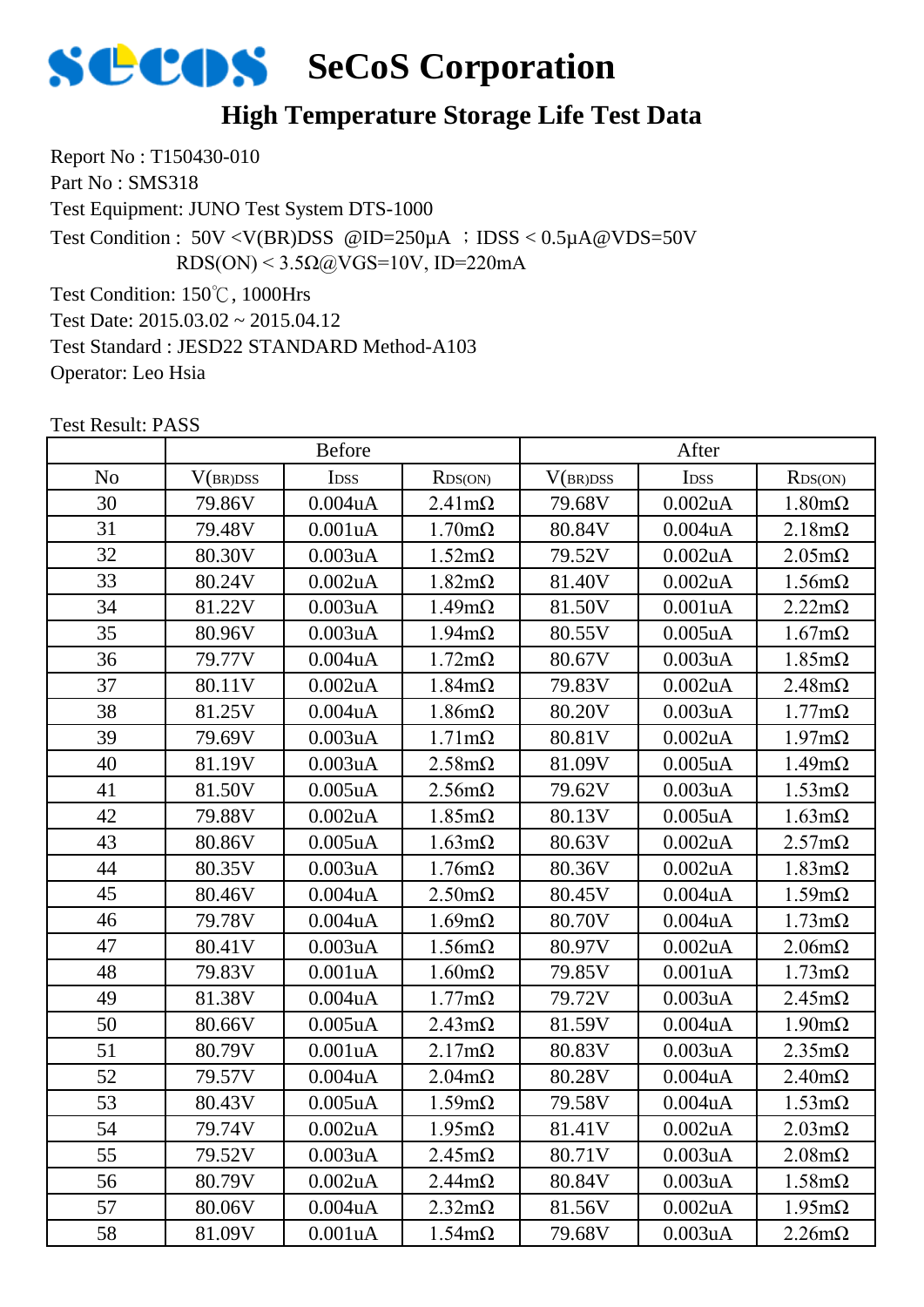

#### **High Temperature Storage Life Test Data**

Report No : T150430-010 Part No: SMS318 Test Equipment: JUNO Test System DTS-1000 Test Condition: 150℃, 1000Hrs Test Condition :  $50V < V(BR)DSS$  @ID=250 $\mu$ A ; IDSS < 0.5 $\mu$ A @VDS=50V RDS(ON) <  $3.5\Omega$ @VGS=10V, ID=220mA

Test Date: 2015.03.02 ~ 2015.04.12 Test Standard : JESD22 STANDARD Method-A103 Operator: Leo Hsia

Test Result: PASS

|                |          | <b>Before</b>    |                       |          | After         |                       |
|----------------|----------|------------------|-----------------------|----------|---------------|-----------------------|
| N <sub>o</sub> | V(BR)DSS | I <sub>DSS</sub> | RDS(ON)               | V(BR)DSS | <b>IDSS</b>   | RDS(ON)               |
| 59             | 80.54V   | 0.001uA          | $1.97 \text{m}\Omega$ | 80.55V   | $0.005$ uA    | $2.42 \text{m}\Omega$ |
| 60             | 81.05V   | $0.002$ uA       | $1.94 \text{m}\Omega$ | 81.32V   | $0.005$ uA    | $1.90 \text{m}\Omega$ |
| 61             | 80.56V   | 0.004uA          | $1.72 \text{m}\Omega$ | 79.77V   | $0.005$ uA    | $1.63 \text{m}\Omega$ |
| 62             | 80.57V   | $0.005$ uA       | $1.52 \text{m}\Omega$ | 80.76V   | $0.002$ uA    | $2.57 \text{m}\Omega$ |
| 63             | 79.67V   | $0.002$ u $A$    | $2.17 \text{m}\Omega$ | 79.46V   | 0.004uA       | $1.49m\Omega$         |
| 64             | 79.98V   | 0.001uA          | $1.54 \text{m}\Omega$ | 81.40V   | 0.003uA       | $2.23 \text{m}\Omega$ |
| 65             | 81.33V   | $0.002$ uA       | $1.85 \text{m}\Omega$ | 80.62V   | 0.003uA       | $1.89m\Omega$         |
| 66             | 79.94V   | $0.005$ uA       | $1.76m\Omega$         | 80.47V   | $0.004$ u $A$ | $1.82 \text{m}\Omega$ |
| 67             | 81.15V   | 0.003uA          | $2.15 \text{m}\Omega$ | 80.60V   | 0.001uA       | $2.44 \text{m}\Omega$ |
| 68             | 79.70V   | 0.004uA          | $2.12 \text{m}\Omega$ | 80.03V   | 0.001uA       | $1.80 \text{m}\Omega$ |
| 69             | 81.48V   | 0.004uA          | $1.95 \text{m}\Omega$ | 81.12V   | $0.002$ uA    | $2.40 \text{m}\Omega$ |
| 70             | 80.76V   | 0.001uA          | $2.53 \text{m}\Omega$ | 80.91V   | 0.003uA       | $2.51 \text{m}\Omega$ |
| 71             | 80.58V   | 0.001uA          | $2.32 \text{m}\Omega$ | 79.52V   | 0.001uA       | $1.86 \text{m}\Omega$ |
| 72             | 79.54V   | 0.001uA          | $1.87 \text{m}\Omega$ | 81.41V   | $0.002$ uA    | $1.82 \text{m}\Omega$ |
| 73             | 80.27V   | 0.004uA          | $2.01 \text{m}\Omega$ | 79.97V   | 0.003uA       | $1.54 \text{m}\Omega$ |
| 74             | 80.06V   | $0.004$ u $A$    | $2.24m\Omega$         | 80.06V   | 0.002uA       | $2.33 \text{m}\Omega$ |
| 75             | 80.49V   | 0.001uA          | $1.76 \text{m}\Omega$ | 80.82V   | $0.002$ uA    | $1.87 \text{m}\Omega$ |
| 76             | 80.28V   | 0.002uA          | $2.49m\Omega$         | 81.22V   | $0.005$ uA    | 2.09 <sub>m</sub>     |
| 77             | 80.04V   | 0.003uA          | $2.12 \text{m}\Omega$ | 79.57V   | 0.001uA       | $2.26 \text{m}\Omega$ |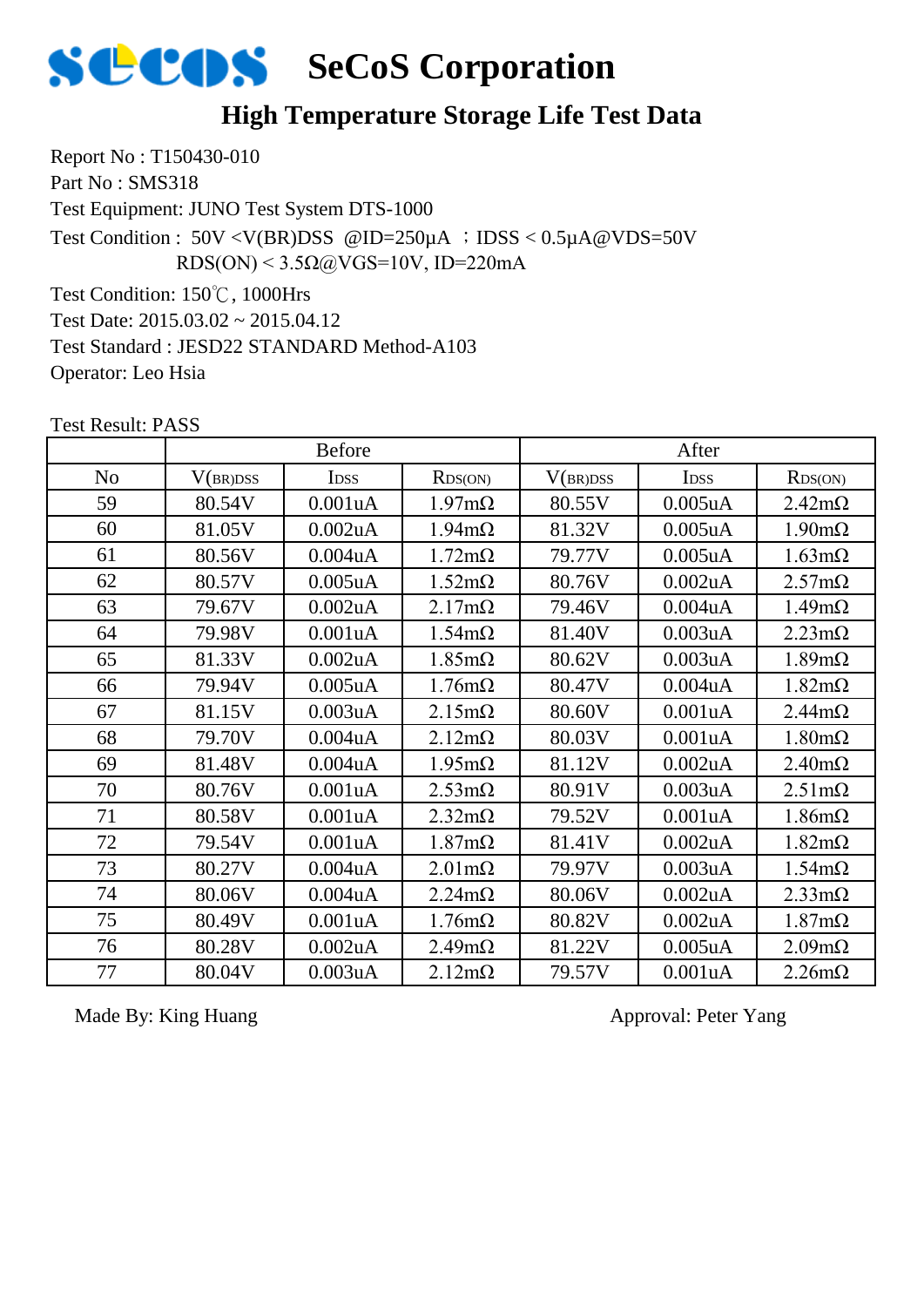

#### **Pressure Cooker Test Data**

Report No : T150430-010 Part No: SMS318 Test Equipment: JUNO Test System DTS-1000 Test Condition: 121℃, 100%RH, 29.7PSIG, 168Hrs Test Date: 2015.03.02 ~ 2015.03.10 Test Standard : JESD22 STANDARD Method-A102 Operator: Leo Hsia Test Condition : 50V <V(BR)DSS @ID=250µA ; IDSS < 0.5µA@VDS=50V RDS(ON) <  $3.5\Omega$ @VGS=10V, ID=220mA

|                | <b>Before</b> |                  |                       | After    |                  |                       |
|----------------|---------------|------------------|-----------------------|----------|------------------|-----------------------|
| N <sub>o</sub> | V(BR)DSS      | I <sub>DSS</sub> | RDS(ON)               | V(BR)DSS | I <sub>DSS</sub> | RDS(ON)               |
| $\mathbf{1}$   | 79.96V        | 0.001uA          | $2.25 \text{m}\Omega$ | 80.45V   | 0.003uA          | $2.22 \text{m}\Omega$ |
| $\overline{2}$ | 81.01V        | 0.004uA          | $2.22 \text{m}\Omega$ | 79.45V   | $0.004$ u $A$    | $2.12 \text{m}\Omega$ |
| $\overline{3}$ | 79.55V        | 0.001uA          | $1.46m\Omega$         | 80.79V   | 0.003uA          | $2.35 \text{m}\Omega$ |
| $\overline{4}$ | 80.66V        | 0.002uA          | $1.70 \text{m}\Omega$ | 80.23V   | $0.005$ uA       | $2.49m\Omega$         |
| 5              | 81.47V        | 0.005uA          | $1.95 \text{m}\Omega$ | 81.21V   | 0.003uA          | $2.32 \text{m}\Omega$ |
| 6              | 80.66V        | 0.003uA          | $2.17m\Omega$         | 80.58V   | 0.001uA          | $2.22m\Omega$         |
| $\overline{7}$ | 80.04V        | 0.004uA          | $1.96 \text{m}\Omega$ | 80.42V   | 0.003uA          | $1.53 \text{m}\Omega$ |
| 8              | 79.85V        | 0.002uA          | $1.47 \text{m}\Omega$ | 81.08V   | 0.002uA          | $2.45m\Omega$         |
| 9              | 80.36V        | 0.004uA          | $1.96 \text{m}\Omega$ | 81.25V   | 0.003uA          | $1.84 \text{m}\Omega$ |
| 10             | 80.69V        | 0.003uA          | $2.58 \text{m}\Omega$ | 79.53V   | 0.003uA          | $1.84m\Omega$         |
| 11             | 80.46V        | $0.002$ uA       | $1.83 \text{m}\Omega$ | 79.61V   | 0.001uA          | $2.08 \text{m}\Omega$ |
| 12             | 79.65V        | 0.003uA          | $2.03 \text{mA}$      | 80.02V   | 0.004uA          | $1.55 \text{m}\Omega$ |
| 13             | 80.32V        | 0.004uA          | $1.54m\Omega$         | 80.18V   | $0.002$ uA       | $1.45m\Omega$         |
| 13             | 81.43V        | 0.005uA          | $2.49m\Omega$         | 80.17V   | 0.003uA          | $2.39m\Omega$         |
| 15             | 80.10V        | 0.003uA          | $1.94 \text{m}\Omega$ | 80.12V   | 0.003uA          | $1.54m\Omega$         |
| 16             | 80.20V        | 0.004uA          | $1.72 \text{m}\Omega$ | 81.36V   | $0.002$ uA       | $1.74 \text{m}\Omega$ |
| 17             | 81.54V        | 0.002uA          | $1.91 \text{m}\Omega$ | 81.49V   | 0.001uA          | $2.56 \text{m}\Omega$ |
| 18             | 79.81V        | $0.005$ u $A$    | $2.36 \text{m}\Omega$ | 80.23V   | 0.003uA          | $1.46m\Omega$         |
| 19             | 79.82V        | 0.002uA          | $2.40 \text{m}\Omega$ | 81.26V   | 0.004uA          | $2.35 \text{m}\Omega$ |
| 20             | 80.09V        | 0.003uA          | $2.01 \text{m}\Omega$ | 80.99V   | 0.003uA          | $1.99m\Omega$         |
| 21             | 79.94V        | 0.003uA          | $1.73 \text{m}\Omega$ | 80.01V   | 0.004uA          | $1.86m\Omega$         |
| 22             | 81.26V        | 0.003uA          | $1.75 \text{m}\Omega$ | 79.95V   | 0.002uA          | $1.91 \text{m}\Omega$ |
| 23             | 80.35V        | 0.003uA          | $1.91 \text{m}\Omega$ | 81.53V   | 0.004uA          | $1.69m\Omega$         |
| 24             | 80.20V        | 0.003uA          | $1.71 \text{m}\Omega$ | 80.50V   | 0.004uA          | $1.84 \text{m}\Omega$ |
| 25             | 79.66V        | 0.001uA          | $2.05 \text{m}\Omega$ | 81.06V   | $0.004$ u $A$    | $2.24m\Omega$         |
| 26             | 80.34V        | 0.003uA          | $2.57 \text{m}\Omega$ | 81.24V   | 0.001uA          | $1.48m\Omega$         |
| 27             | 81.26V        | 0.002uA          | $2.44 \text{m}\Omega$ | 79.71V   | 0.003uA          | $1.54m\Omega$         |
| 28             | 80.20V        | 0.004uA          | $2.12 \text{m}\Omega$ | 80.53V   | 0.002uA          | $2.53 \text{m}\Omega$ |
| 29             | 81.14V        | $0.005$ u $A$    | $1.88 \text{m}\Omega$ | 79.99V   | $0.004$ u $A$    | $1.47m\Omega$         |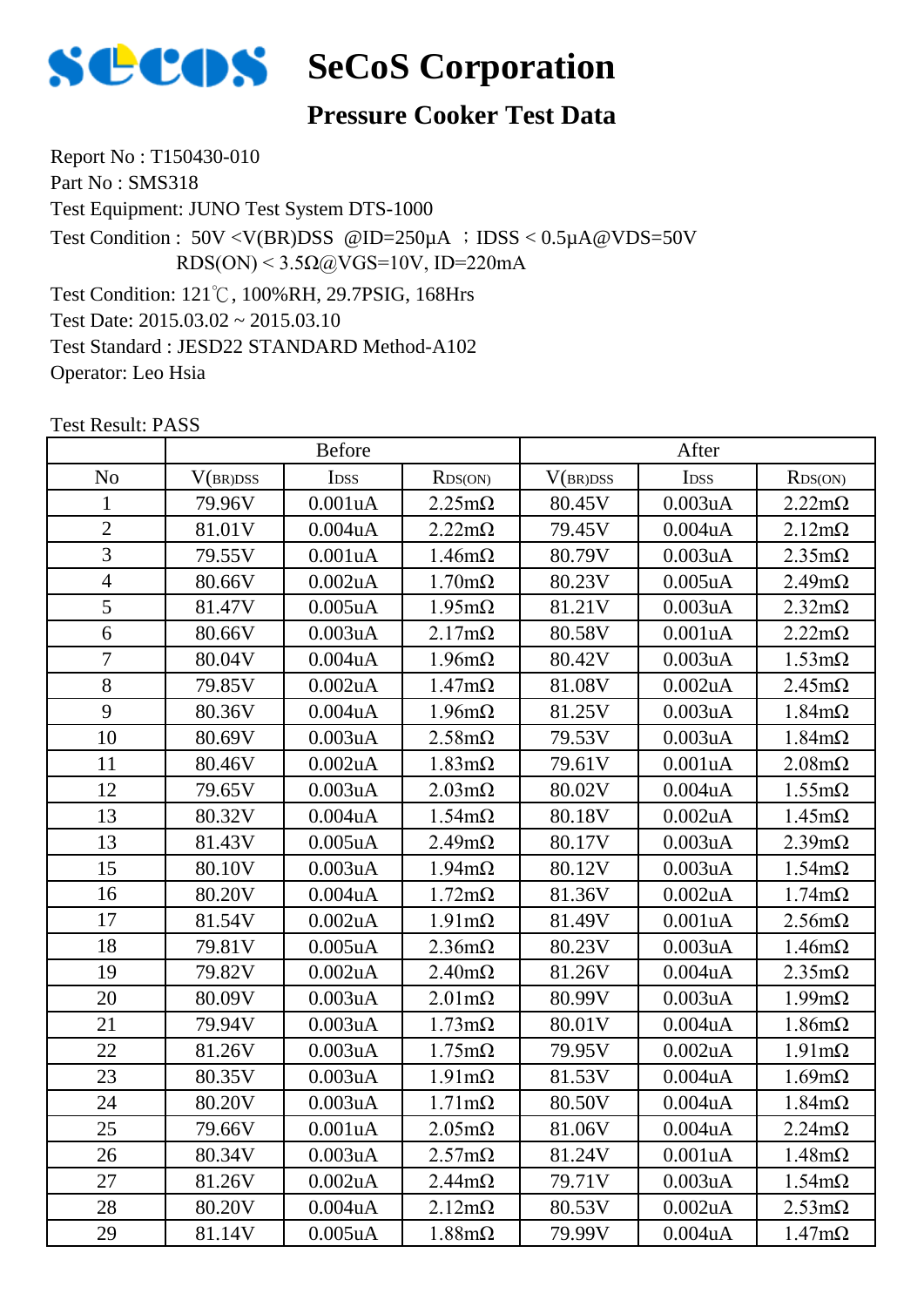

#### **Pressure Cooker Test Data**

Report No : T150430-010 Part No: SMS318 Test Equipment: JUNO Test System DTS-1000 Test Condition: 121℃, 100%RH, 29.7PSIG, 168Hrs Test Date: 2015.03.02 ~ 2015.03.10 Test Standard : JESD22 STANDARD Method-A102 Operator: Leo Hsia Test Condition : 50V <V(BR)DSS @ID=250µA ; IDSS < 0.5µA@VDS=50V RDS(ON) <  $3.5\Omega$ @VGS=10V, ID=220mA

|                | <b>Before</b> |                  |                       | After    |                  |                       |
|----------------|---------------|------------------|-----------------------|----------|------------------|-----------------------|
| N <sub>o</sub> | V(BR)DSS      | I <sub>DSS</sub> | RDS(ON)               | V(BR)DSS | I <sub>DSS</sub> | RDS(ON)               |
| 30             | 80.62V        | 0.004uA          | $1.79m\Omega$         | 79.99V   | $0.005$ uA       | $1.55 \text{m}\Omega$ |
| 31             | 80.28V        | 0.003uA          | $2.39m\Omega$         | 81.02V   | 0.002uA          | $1.69m\Omega$         |
| 32             | 79.90V        | 0.002uA          | $1.54 \text{m}\Omega$ | 80.42V   | $0.002$ uA       | $1.63 \text{m}\Omega$ |
| 33             | 79.78V        | 0.003uA          | $1.99 \text{m}\Omega$ | 81.29V   | 0.001uA          | $1.66 \text{m}\Omega$ |
| 34             | 80.26V        | 0.005uA          | $1.91 \text{m}\Omega$ | 81.39V   | 0.004uA          | $2.10 \text{m}\Omega$ |
| 35             | 79.57V        | 0.004uA          | $1.48m\Omega$         | 81.15V   | $0.002$ uA       | $2.04m\Omega$         |
| 36             | 79.99V        | 0.002uA          | $2.34 \text{m}\Omega$ | 79.81V   | 0.003uA          | $1.73 \text{m}\Omega$ |
| 37             | 80.79V        | 0.004uA          | $1.56 \text{m}\Omega$ | 80.66V   | 0.001uA          | $2.13 \text{m}\Omega$ |
| 38             | 80.19V        | 0.004uA          | $2.12 \text{m}\Omega$ | 81.42V   | 0.004uA          | $2.37 \text{m}\Omega$ |
| 39             | 79.50V        | $0.005$ uA       | $1.77 \text{m}\Omega$ | 81.54V   | 0.002uA          | $2.24m\Omega$         |
| 40             | 79.75V        | 0.004uA          | $2.33 \text{mA}$      | 81.08V   | $0.002$ uA       | $2.56 \text{m}\Omega$ |
| 41             | 80.55V        | 0.002uA          | $1.48 \text{m}\Omega$ | 81.55V   | 0.002uA          | $1.60 \text{m}\Omega$ |
| 42             | 80.81V        | 0.002uA          | $1.56 \text{m}\Omega$ | 80.58V   | 0.003uA          | $1.83 \text{m}\Omega$ |
| 43             | 79.99V        | 0.001uA          | $2.55 \text{m}\Omega$ | 80.86V   | $0.005$ uA       | $1.84 \text{m}\Omega$ |
| 44             | 80.48V        | 0.003uA          | $1.53 \text{m}\Omega$ | 80.12V   | 0.003uA          | $1.65 \text{m}\Omega$ |
| 45             | 79.88V        | 0.004uA          | $1.47 \text{m}\Omega$ | 80.23V   | 0.002uA          | $1.76m\Omega$         |
| 46             | 80.74V        | 0.004uA          | $2.50 \text{m}\Omega$ | 81.38V   | $0.004$ u $A$    | $2.21 \text{m}\Omega$ |
| 47             | 81.10V        | $0.005$ uA       | $1.52 \text{m}\Omega$ | 79.61V   | 0.003uA          | $1.93 \text{m}\Omega$ |
| 48             | 80.47V        | 0.003uA          | $1.97 \text{m}\Omega$ | 80.98V   | 0.004uA          | $2.45m\Omega$         |
| 49             | 80.57V        | 0.003uA          | $2.35 \text{m}\Omega$ | 80.49V   | 0.003uA          | $2.06 \text{m}\Omega$ |
| 50             | 80.76V        | 0.003uA          | $2.18m\Omega$         | 81.50V   | 0.004uA          | $1.46m\Omega$         |
| 51             | 80.96V        | $0.002$ u $A$    | $1.53 \text{mA}$      | 81.56V   | 0.002uA          | $1.55 \text{m}\Omega$ |
| 52             | 79.97V        | 0.002uA          | $1.52 \text{m}\Omega$ | 79.73V   | $0.004$ u $A$    | $2.05 \text{m}\Omega$ |
| 53             | 80.09V        | 0.001uA          | $1.57 \text{m}\Omega$ | 81.48V   | $0.005$ uA       | $1.46m\Omega$         |
| 54             | 79.88V        | 0.001uA          | $1.61 \text{m}\Omega$ | 79.73V   | 0.002uA          | $1.74 \text{m}\Omega$ |
| 55             | 79.69V        | 0.003uA          | $2.12 \text{m}\Omega$ | 80.88V   | 0.004uA          | $1.53 \text{m}\Omega$ |
| 56             | 80.38V        | 0.004uA          | $2.58 \text{m}\Omega$ | 79.56V   | 0.003uA          | $1.64 \text{m}\Omega$ |
| 57             | 80.53V        | 0.004uA          | $1.52 \text{m}\Omega$ | 80.59V   | 0.002uA          | $1.64 \text{m}\Omega$ |
| 58             | 79.62V        | 0.002uA          | $1.50 \text{m}\Omega$ | 79.94V   | 0.002uA          | $2.04m\Omega$         |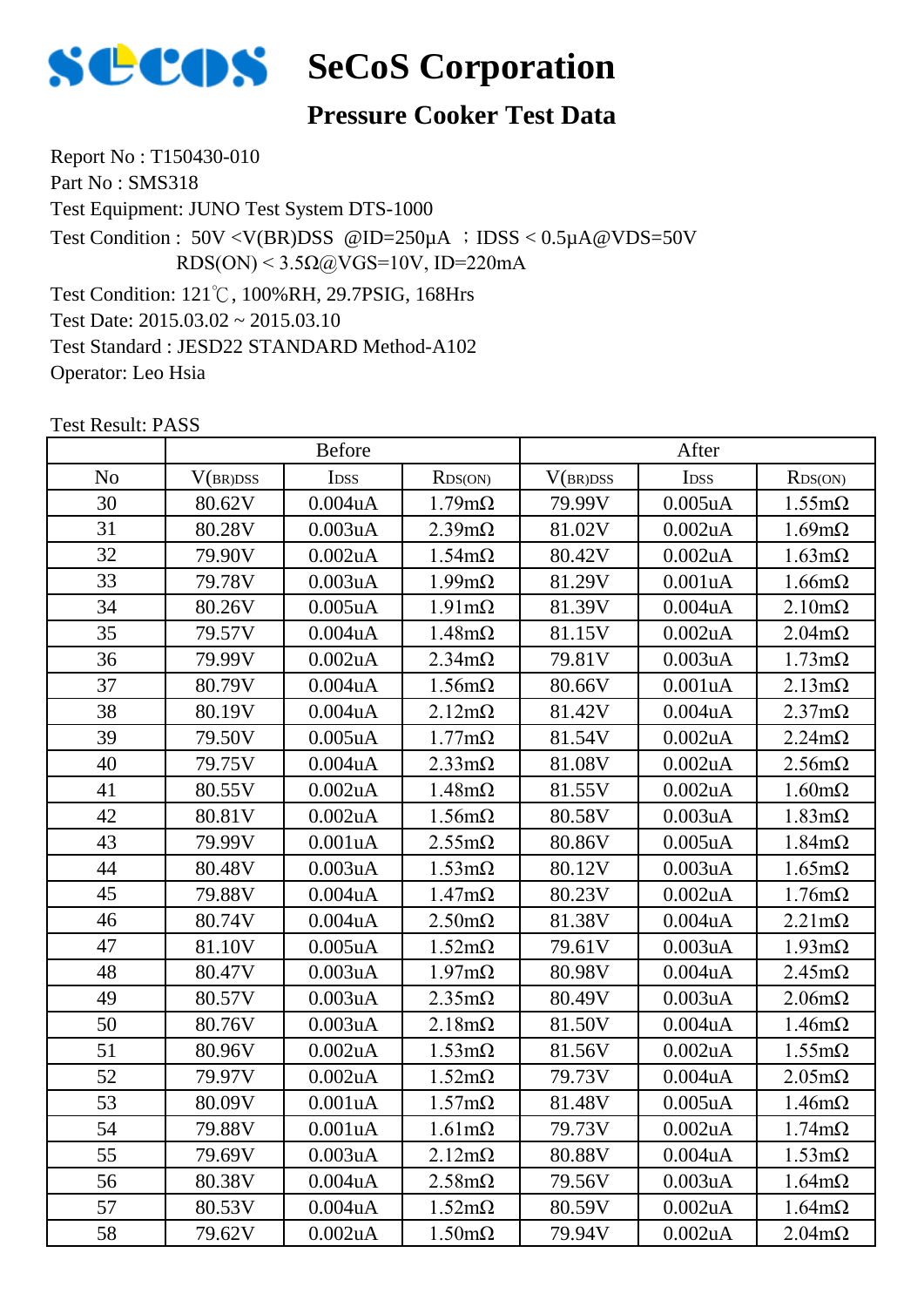

### **Pressure Cooker Test Data**

Report No : T150430-010 Part No: SMS318 Test Equipment: JUNO Test System DTS-1000 Test Condition: 121℃, 100%RH, 29.7PSIG, 168Hrs Test Date: 2015.03.02 ~ 2015.03.10 Test Standard : JESD22 STANDARD Method-A102 Operator: Leo Hsia Test Condition :  $50V < V(BR)DSS$  @ID=250 $\mu$ A ; IDSS < 0.5 $\mu$ A @VDS=50V RDS(ON) <  $3.5\Omega$ @VGS=10V, ID=220mA

Test Result: PASS

|                | <b>Before</b> |                  |                       | After    |                      |                       |
|----------------|---------------|------------------|-----------------------|----------|----------------------|-----------------------|
| N <sub>o</sub> | V(BR)DSS      | I <sub>DSS</sub> | RDS(ON)               | V(BR)DSS | <b>IDSS</b>          | RDS(ON)               |
| 59             | 79.62V        | 0.003uA          | $2.07 \text{m}\Omega$ | 79.69V   | $0.002$ uA           | $2.37 \text{m}\Omega$ |
| 60             | 80.96V        | 0.003uA          | $1.65 \text{m}\Omega$ | 80.37V   | 0.003uA              | $1.72 \text{m}\Omega$ |
| 61             | 81.12V        | 0.004uA          | $1.70 \text{m}\Omega$ | 79.75V   | 0.001uA              | $2.41 \text{m}\Omega$ |
| 62             | 80.54V        | 0.003uA          | $2.35 \text{m}\Omega$ | 80.39V   | $0.005$ uA           | $1.99 \text{m}\Omega$ |
| 63             | 81.53V        | 0.001uA          | $1.84 \text{m}\Omega$ | 80.83V   | $0.005$ uA           | $2.20 \text{m}\Omega$ |
| 64             | 81.13V        | 0.002uA          | $1.55 \text{m}\Omega$ | 80.35V   | $0.004$ u $A$        | $1.72 \text{m}\Omega$ |
| 65             | 80.65V        | $0.004$ u $A$    | $2.01 \text{m}\Omega$ | 80.62V   | 0.003uA              | $1.54 \text{m}\Omega$ |
| 66             | 81.22V        | 0.002uA          | $2.48m\Omega$         | 80.33V   | $0.002$ uA           | $2.58 \text{m}\Omega$ |
| 67             | 81.28V        | $0.005$ uA       | $2.23 \text{m}\Omega$ | 79.95V   | 0.003uA              | $2.01 \text{m}\Omega$ |
| 68             | 80.22V        | 0.004uA          | $2.47 \text{m}\Omega$ | 80.50V   | $0.004$ u $A$        | $2.53 \text{m}\Omega$ |
| 69             | 80.13V        | 0.003uA          | $1.83 \text{m}\Omega$ | 80.08V   | 0.004 <sub>u</sub> A | $1.86m\Omega$         |
| 70             | 81.50V        | 0.003uA          | $1.92 \text{m}\Omega$ | 80.01V   | $0.004$ u $A$        | $1.85 \text{m}\Omega$ |
| 71             | 80.24V        | $0.002$ u $A$    | $1.62 \text{m}\Omega$ | 81.10V   | $0.004$ u $A$        | $1.47 \text{m}\Omega$ |
| 72             | 81.42V        | 0.003uA          | $2.42 \text{m}\Omega$ | 80.33V   | 0.003uA              | $2.39 \text{m}\Omega$ |
| 73             | 81.58V        | 0.003uA          | $1.78m\Omega$         | 80.24V   | $0.005$ uA           | $2.14m\Omega$         |
| 74             | 79.54V        | $0.005$ u $A$    | $2.05 \text{m}\Omega$ | 79.88V   | $0.002$ uA           | $1.52 \text{m}\Omega$ |
| 75             | 80.42V        | $0.004$ u $A$    | $2.07 \text{m}\Omega$ | 81.48V   | $0.005$ uA           | $1.79m\Omega$         |
| 76             | 80.59V        | 0.001uA          | $2.05 \text{m}\Omega$ | 80.64V   | 0.003uA              | $2.00 \text{m}\Omega$ |
| 77             | 81.05V        | 0.003uA          | $2.41 \text{m}\Omega$ | 79.60V   | 0.001uA              | $1.63 \text{m}\Omega$ |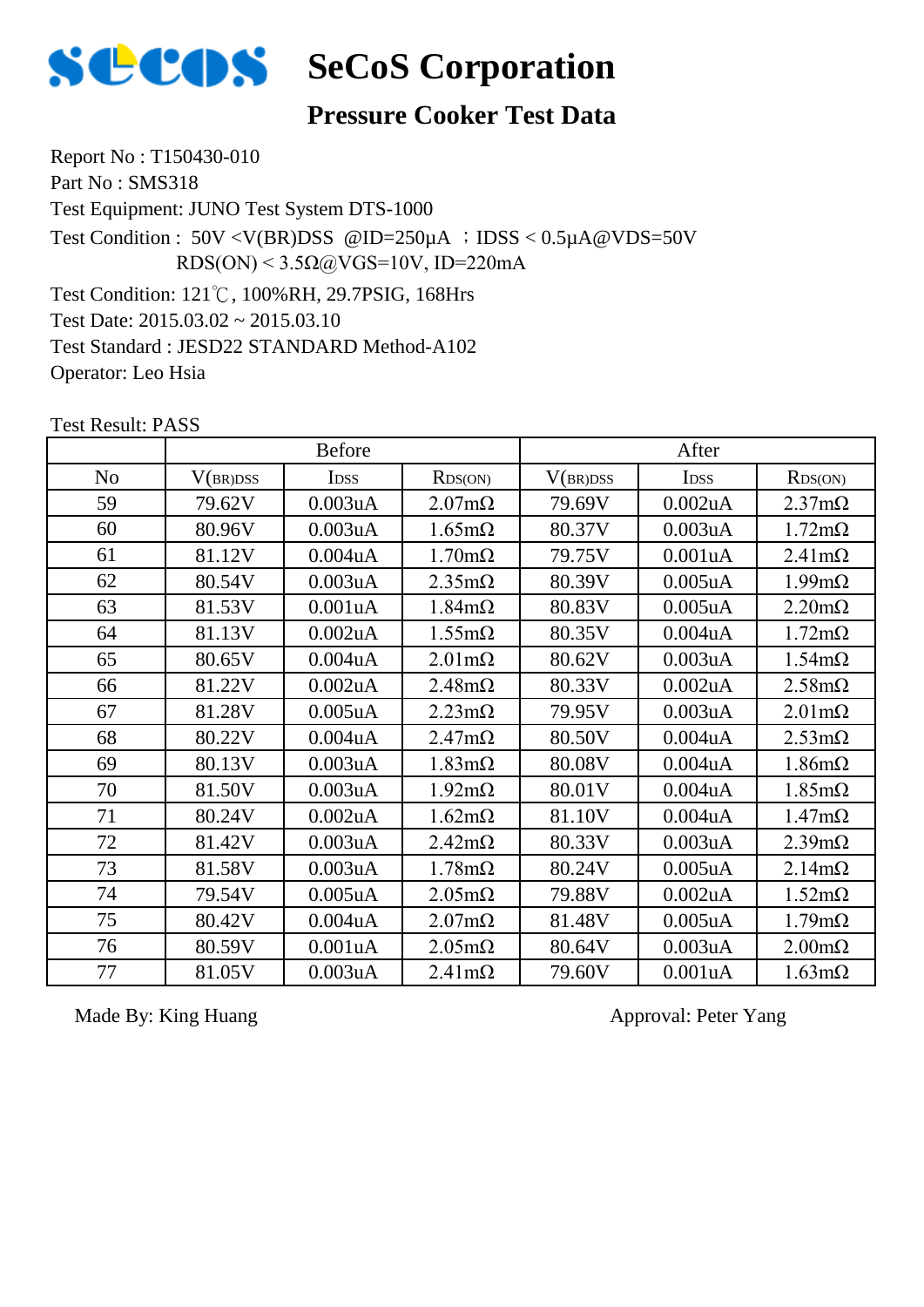

#### **Temperature Cycle Test Data**

Report No : T150430-010 Part No: SMS318 Test Equipment: JUNO Test System DTS-1000 Test Condition: -55℃/30min, 150℃/30min, for1000 Cycle Test Condition : 50V <V(BR)DSS @ID=250µA ;IDSS < 0.5µA@VDS=50V RDS(ON) <  $3.5\Omega$ @VGS=10V, ID=220mA

Test Date: 2015.03.06 ~ 2015.04.28 Test Standard : JESD22 STANDARD Method-A104 Operator: Leo Hsia

|                | <b>Before</b> |                  |                       | After    |                  |                       |
|----------------|---------------|------------------|-----------------------|----------|------------------|-----------------------|
| N <sub>o</sub> | V(BR)DSS      | I <sub>DSS</sub> | RDS(ON)               | V(BR)DSS | I <sub>DSS</sub> | RDS(ON)               |
| 1              | 80.03V        | 0.002uA          | $1.51 \text{m}\Omega$ | 81.56V   | $0.002$ uA       | $1.51 \text{m}\Omega$ |
| $\overline{2}$ | 81.38V        | 0.004uA          | $2.12 \text{m}\Omega$ | 80.20V   | $0.005$ uA       | $1.71 \text{m}\Omega$ |
| $\overline{3}$ | 81.39V        | 0.004uA          | $2.33 \text{mA}$      | 79.83V   | 0.004uA          | $1.93 \text{m}\Omega$ |
| $\overline{4}$ | 80.85V        | 0.003uA          | $2.48 \text{m}\Omega$ | 80.54V   | 0.003uA          | $1.59m\Omega$         |
| 5              | 79.50V        | 0.003uA          | $2.22 \text{m}\Omega$ | 80.73V   | $0.005$ uA       | $1.63 \text{m}\Omega$ |
| 6              | 80.70V        | 0.003uA          | $1.59m\Omega$         | 79.67V   | 0.003uA          | $2.38 \text{m}\Omega$ |
| $\overline{7}$ | 79.90V        | 0.002uA          | $1.69m\Omega$         | 80.85V   | $0.005$ uA       | $2.46m\Omega$         |
| 8              | 81.35V        | 0.003uA          | $2.29 \text{m}\Omega$ | 81.59V   | 0.004uA          | $1.59m\Omega$         |
| 9              | 81.25V        | 0.003uA          | $1.72 \text{m}\Omega$ | 79.46V   | $0.005$ uA       | $1.55 \text{m}\Omega$ |
| 10             | 79.99V        | 0.003uA          | $2.44m\Omega$         | 79.70V   | 0.002uA          | $2.54m\Omega$         |
| 11             | 81.31V        | 0.003uA          | $1.60 \text{m}\Omega$ | 81.35V   | 0.004uA          | $2.32 \text{m}\Omega$ |
| 12             | 81.31V        | 0.003uA          | $2.30 \text{m}\Omega$ | 80.08V   | $0.005$ uA       | $1.70 \text{m}\Omega$ |
| 13             | 81.26V        | 0.002uA          | $1.59m\Omega$         | 79.58V   | 0.001uA          | $2.23 \text{m}\Omega$ |
| 13             | 80.70V        | 0.003uA          | $1.73 \text{m}\Omega$ | 80.61V   | 0.003uA          | $2.11 \text{m}\Omega$ |
| 15             | 80.38V        | 0.004uA          | $1.67 \text{m}\Omega$ | 80.38V   | 0.003uA          | $2.50 \text{m}\Omega$ |
| 16             | 80.35V        | 0.002uA          | $2.10 \text{m}\Omega$ | 80.65V   | $0.002$ uA       | $2.39m\Omega$         |
| 17             | 79.99V        | 0.004uA          | $1.55 \text{m}\Omega$ | 81.24V   | 0.002uA          | $1.54m\Omega$         |
| 18             | 81.02V        | 0.002uA          | $2.43 \text{m}\Omega$ | 80.91V   | 0.001uA          | $1.56m\Omega$         |
| 19             | 81.48V        | 0.003uA          | $1.55 \text{m}\Omega$ | 79.51V   | $0.002$ uA       | $1.55 \text{m}\Omega$ |
| 20             | 80.20V        | 0.004uA          | $2.30 \text{m}\Omega$ | 80.79V   | 0.001uA          | $1.66m\Omega$         |
| 21             | 80.40V        | 0.002uA          | $2.12 \text{m}\Omega$ | 81.47V   | 0.004uA          | $1.71 \text{m}\Omega$ |
| 22             | 79.71V        | $0.005$ uA       | $1.78 \text{m}\Omega$ | 80.05V   | 0.004uA          | $1.88 \text{m}\Omega$ |
| 23             | 80.51V        | 0.001uA          | $1.69m\Omega$         | 79.85V   | 0.004uA          | $2.34m\Omega$         |
| 24             | 81.21V        | $0.005$ uA       | $1.76 \text{m}\Omega$ | 80.45V   | 0.001uA          | $2.11 \text{m}\Omega$ |
| 25             | 80.92V        | 0.002uA          | $1.99 \text{m}\Omega$ | 80.71V   | 0.001uA          | $2.03 \text{m}\Omega$ |
| 26             | 80.33V        | 0.002uA          | $1.48m\Omega$         | 80.46V   | 0.003uA          | $2.50 \text{m}\Omega$ |
| 27             | 80.14V        | 0.003uA          | $2.57 \text{m}\Omega$ | 80.53V   | $0.005$ uA       | $1.73 \text{m}\Omega$ |
| 28             | 81.36V        | 0.002uA          | $1.76m\Omega$         | 80.39V   | 0.004uA          | $1.90 \text{m}\Omega$ |
| 29             | 80.02V        | 0.003uA          | $2.19m\Omega$         | 81.51V   | 0.003uA          | $1.51 \text{m}\Omega$ |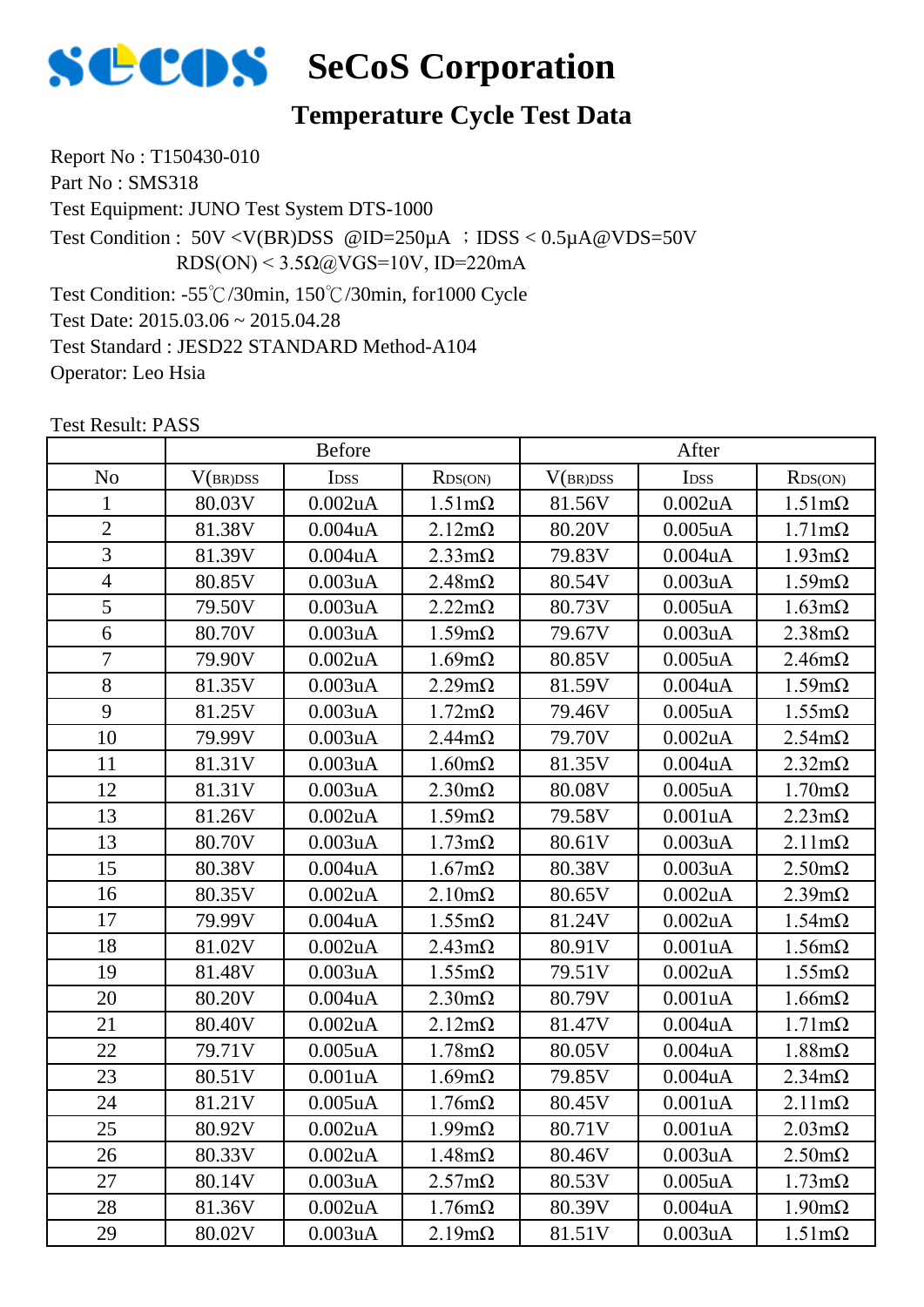

#### **Temperature Cycle Test Data**

Report No : T150430-010 Part No: SMS318 Test Equipment: JUNO Test System DTS-1000 Test Condition: -55℃/30min, 150℃/30min, for1000 Cycle Test Condition : 50V <V(BR)DSS @ID=250µA ;IDSS < 0.5µA@VDS=50V RDS(ON) <  $3.5\Omega$ @VGS=10V, ID=220mA

Test Date: 2015.03.06 ~ 2015.04.28 Test Standard : JESD22 STANDARD Method-A104 Operator: Leo Hsia

|                | <b>Before</b> |                  |                       | After    |                  |                       |
|----------------|---------------|------------------|-----------------------|----------|------------------|-----------------------|
| N <sub>o</sub> | V(BR)DSS      | I <sub>DSS</sub> | RDS(ON)               | V(BR)DSS | I <sub>DSS</sub> | RDS(ON)               |
| 30             | 79.80V        | 0.003uA          | $2.25 \text{m}\Omega$ | 80.13V   | 0.003uA          | $2.22 \text{m}\Omega$ |
| 31             | 79.96V        | 0.003uA          | $2.11 \text{m}\Omega$ | 80.79V   | 0.003uA          | $1.84 \text{m}\Omega$ |
| 32             | 81.08V        | 0.004uA          | $1.95 \text{m}\Omega$ | 81.48V   | 0.004uA          | $2.22 \text{m}\Omega$ |
| 33             | 79.53V        | $0.002$ u $A$    | $2.43 \text{m}\Omega$ | 81.14V   | 0.003uA          | $2.30 \text{m}\Omega$ |
| 34             | 81.53V        | 0.002uA          | $2.48 \text{m}\Omega$ | 79.70V   | 0.003uA          | $2.08 \text{m}\Omega$ |
| 35             | 80.37V        | $0.005$ u $A$    | $2.20 \text{m}\Omega$ | 80.22V   | 0.002uA          | $2.50 \text{m}\Omega$ |
| 36             | 80.88V        | 0.003uA          | $1.82 \text{m}\Omega$ | 81.04V   | 0.002uA          | $2.35 \text{m}\Omega$ |
| 37             | 79.74V        | 0.002uA          | $2.00 \text{m}\Omega$ | 79.94V   | 0.002uA          | $1.85 \text{m}\Omega$ |
| 38             | 80.29V        | 0.003uA          | $1.72 \text{m}\Omega$ | 80.47V   | 0.003uA          | $1.54m\Omega$         |
| 39             | 81.45V        | 0.003uA          | $2.17m\Omega$         | 79.75V   | 0.003uA          | $2.29m\Omega$         |
| 40             | 81.07V        | 0.002uA          | $1.51 \text{m}\Omega$ | 81.46V   | 0.002uA          | $2.50 \text{m}\Omega$ |
| 41             | 80.09V        | 0.001uA          | $1.62 \text{m}\Omega$ | 79.71V   | 0.004uA          | $2.51 \text{m}\Omega$ |
| 42             | 81.48V        | 0.002uA          | $2.48m\Omega$         | 80.83V   | $0.004$ u $A$    | $1.47 \text{m}\Omega$ |
| 43             | 79.61V        | $0.002$ u $A$    | $1.63 \text{m}\Omega$ | 79.95V   | 0.004uA          | $1.76m\Omega$         |
| 44             | 81.47V        | 0.001uA          | $1.77 \text{m}\Omega$ | 80.39V   | 0.003uA          | $2.41 \text{m}\Omega$ |
| 45             | 80.27V        | 0.003uA          | $2.44 \text{m}\Omega$ | 79.88V   | 0.004uA          | $1.96 \text{m}\Omega$ |
| 46             | 79.46V        | 0.004uA          | $1.93 \text{m}\Omega$ | 81.22V   | 0.002uA          | $2.51 \text{m}\Omega$ |
| 47             | 79.73V        | 0.003uA          | $1.78m\Omega$         | 80.06V   | 0.004uA          | $2.41 \text{m}\Omega$ |
| 48             | 81.11V        | $0.005$ uA       | $2.33 \text{mA}$      | 80.86V   | 0.003uA          | $1.75 \text{m}\Omega$ |
| 49             | 80.48V        | 0.002uA          | $2.56m\Omega$         | 79.73V   | 0.003uA          | $1.99m\Omega$         |
| 50             | 80.16V        | 0.001uA          | $2.47m\Omega$         | 80.56V   | 0.003uA          | $2.09m\Omega$         |
| 51             | 80.41V        | 0.003uA          | $1.59m\Omega$         | 80.98V   | 0.002uA          | $1.87m\Omega$         |
| 52             | 80.14V        | 0.002uA          | $2.52 \text{m}\Omega$ | 81.21V   | 0.003uA          | $2.05 \text{m}\Omega$ |
| 53             | 80.17V        | 0.002uA          | $2.22 \text{m}\Omega$ | 80.53V   | 0.001uA          | $1.91 \text{m}\Omega$ |
| 54             | 79.92V        | $0.005$ uA       | $1.79 \text{m}\Omega$ | 80.39V   | 0.004uA          | $2.24 \text{m}\Omega$ |
| 55             | 79.95V        | 0.003uA          | $2.30 \text{m}\Omega$ | 80.84V   | 0.002uA          | $1.45 \text{m}\Omega$ |
| 56             | 81.34V        | $0.005$ uA       | $1.98 \text{m}\Omega$ | 79.78V   | 0.004uA          | $1.77 \text{m}\Omega$ |
| 57             | 81.18V        | 0.002uA          | $1.96 \text{m}\Omega$ | 80.90V   | 0.004uA          | $1.90 \text{m}\Omega$ |
| 58             | 80.57V        | $0.002$ uA       | $2.33 \text{mA}$      | 81.05V   | 0.003uA          | $2.48m\Omega$         |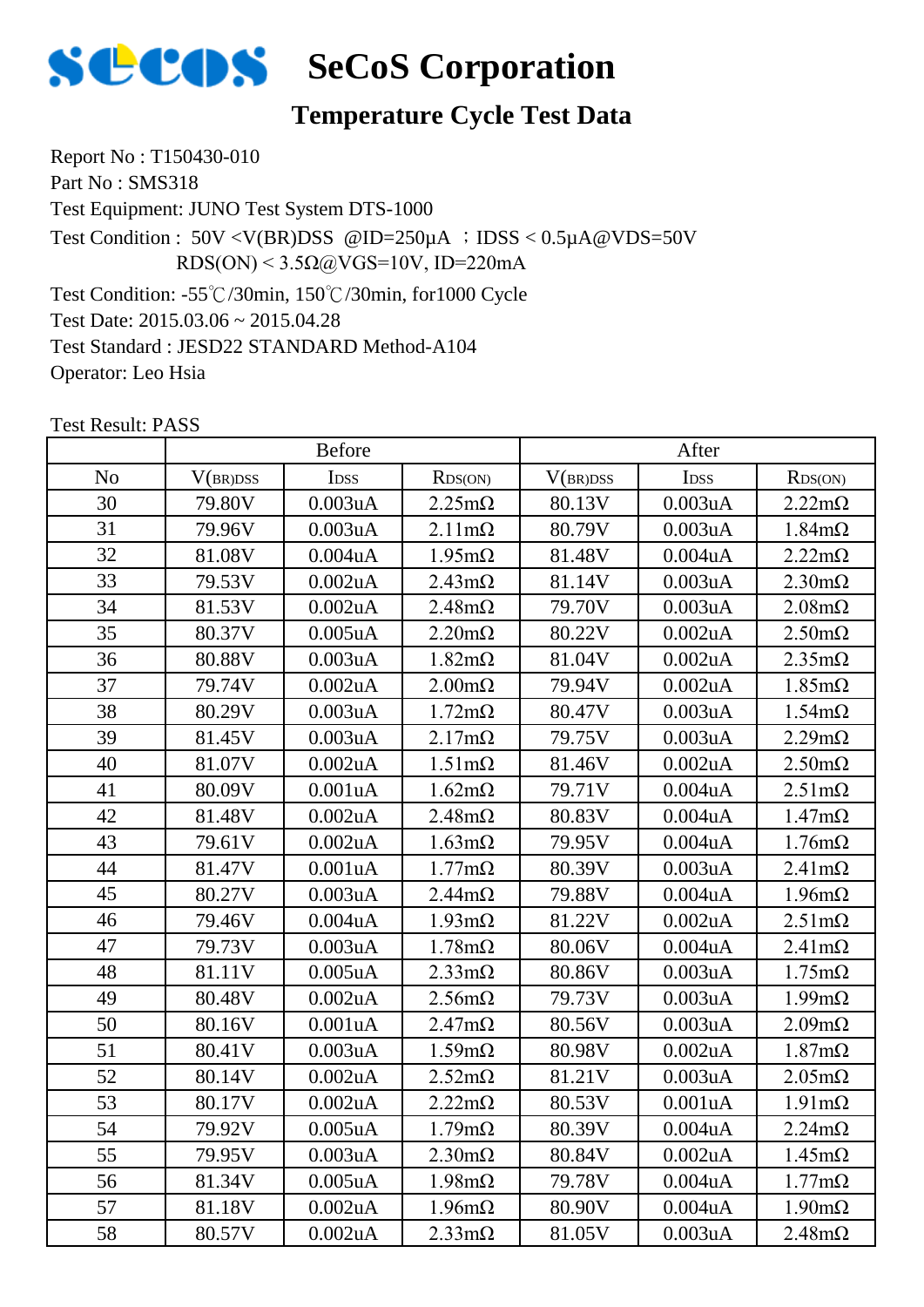

#### **Temperature Cycle Test Data**

Report No : T150430-010 Part No: SMS318 Test Equipment: JUNO Test System DTS-1000 Test Condition: -55℃/30min, 150℃/30min, for1000 Cycle Test Condition :  $50V < V(BR)DSS$  @ID=250 $\mu$ A ; IDSS < 0.5 $\mu$ A @VDS=50V RDS(ON) <  $3.5\Omega$ @VGS=10V, ID=220mA

Test Date: 2015.03.06 ~ 2015.04.28 Test Standard : JESD22 STANDARD Method-A104 Operator: Leo Hsia

Test Result: PASS

|                |          | <b>Before</b> |                       |          | After                |                       |
|----------------|----------|---------------|-----------------------|----------|----------------------|-----------------------|
| N <sub>o</sub> | V(BR)DSS | <b>IDSS</b>   | RDS(ON)               | V(BR)DSS | I <sub>DSS</sub>     | RDS(ON)               |
| 59             | 81.29V   | $0.004$ u $A$ | $2.30 \text{m}\Omega$ | 79.82V   | $0.004$ u $A$        | $1.54 \text{m}\Omega$ |
| 60             | 80.80V   | $0.004$ u $A$ | $1.72 \text{m}\Omega$ | 80.73V   | 0.004 <sub>u</sub> A | $1.90 \text{m}\Omega$ |
| 61             | 79.63V   | 0.003uA       | $1.77 \text{m}\Omega$ | 80.76V   | $0.004$ u $A$        | $2.39 \text{m}\Omega$ |
| 62             | 80.99V   | $0.002$ u $A$ | $1.66 \text{m}\Omega$ | 79.79V   | 0.003uA              | $2.24m\Omega$         |
| 63             | 80.71V   | 0.003uA       | $1.57 \text{m}\Omega$ | 80.13V   | $0.004$ u $A$        | $2.05 \text{m}\Omega$ |
| 64             | 80.14V   | 0.004uA       | $1.51 \text{m}\Omega$ | 81.15V   | 0.003uA              | $1.53 \text{m}\Omega$ |
| 65             | 81.35V   | 0.003uA       | $2.42 \text{m}\Omega$ | 80.98V   | $0.005$ uA           | $2.50 \text{m}\Omega$ |
| 66             | 79.48V   | 0.001uA       | $2.09m\Omega$         | 79.56V   | 0.003uA              | $1.85 \text{m}\Omega$ |
| 67             | 80.77V   | $0.002$ u $A$ | $2.20 \text{m}\Omega$ | 80.38V   | $0.005$ uA           | $1.45 \text{m}\Omega$ |
| 68             | 79.68V   | 0.001uA       | $1.73 \text{m}\Omega$ | 80.72V   | $0.005$ uA           | $2.00 \text{m}\Omega$ |
| 69             | 80.58V   | $0.004$ u $A$ | $2.35 \text{m}\Omega$ | 80.36V   | 0.003uA              | $1.94 \text{m}\Omega$ |
| 70             | 80.14V   | $0.004$ u $A$ | $1.84 \text{m}\Omega$ | 81.07V   | 0.002uA              | $2.22 \text{m}\Omega$ |
| 71             | 80.57V   | 0.001uA       | $1.85 \text{m}\Omega$ | 79.90V   | $0.002$ uA           | $1.62 \text{m}\Omega$ |
| 72             | 80.83V   | 0.002uA       | $1.66 \text{m}\Omega$ | 80.36V   | 0.003uA              | $1.70 \text{m}\Omega$ |
| 73             | 79.50V   | 0.003uA       | $1.92 \text{m}\Omega$ | 79.91V   | 0.003uA              | $2.51 \text{m}\Omega$ |
| 74             | 81.51V   | 0.003uA       | $1.86 \text{m}\Omega$ | 80.63V   | $0.005$ uA           | $1.64 \text{m}\Omega$ |
| 75             | 80.69V   | 0.002uA       | $1.68 \text{m}\Omega$ | 81.23V   | 0.001uA              | $1.93 \text{m}\Omega$ |
| 76             | 80.64V   | 0.002uA       | $2.32 \text{m}\Omega$ | 80.51V   | 0.001uA              | $1.76m\Omega$         |
| 77             | 81.34V   | $0.005$ uA    | $2.15 \text{m}\Omega$ | 79.67V   | $0.005$ uA           | $2.48m\Omega$         |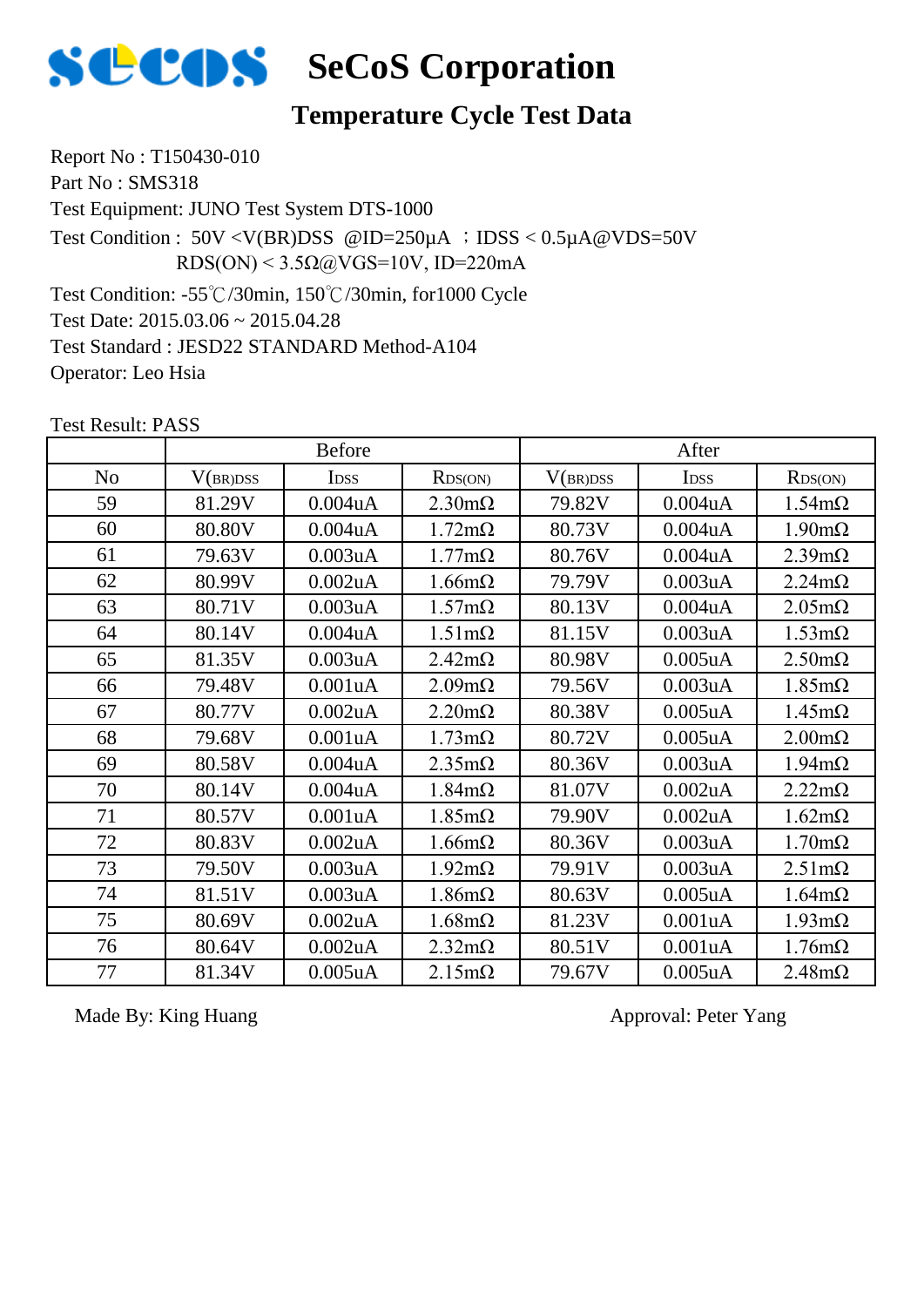

### **High Temperature High Humidity Test Data**

Report No : T150430-010 Part No: SMS318

Test Equipment: JUNO Test System DTS-1000

Test Condition : 50V <V(BR)DSS @ID=250µA ;IDSS < 0.5µA@VDS=50V RDS(ON) <  $3.5\Omega$ @VGS=10V, ID=220mA

Test Condition: 85±2℃, 85±5%RH, 1000Hrs Test Date: 2015.03.11 ~ 2015.04.23 Test Standard : JESD22 STANDARD Method-A101 Operator: Leo Hsia

|                | <b>Before</b> |                      |                       | After    |                  |                       |
|----------------|---------------|----------------------|-----------------------|----------|------------------|-----------------------|
| N <sub>o</sub> | V(BR)DSS      | I <sub>DSS</sub>     | RDS(ON)               | V(BR)DSS | I <sub>DSS</sub> | RDS(ON)               |
| 1              | 79.72V        | $0.005$ u $A$        | $1.89m\Omega$         | 81.28V   | $0.002$ uA       | $1.93 \text{m}\Omega$ |
| $\overline{2}$ | 80.34V        | $0.005$ u $A$        | $1.62 \text{m}\Omega$ | 81.12V   | 0.001uA          | $2.02 \text{m}\Omega$ |
| 3              | 80.57V        | 0.003uA              | $2.14m\Omega$         | 81.14V   | $0.004$ u $A$    | $2.34 \text{m}\Omega$ |
| $\overline{4}$ | 81.07V        | $0.005$ uA           | $1.54 \text{m}\Omega$ | 79.97V   | 0.001uA          | $1.59m\Omega$         |
| 5              | 81.36V        | 0.003uA              | $1.55 \text{m}\Omega$ | 80.66V   | $0.004$ u $A$    | $2.46m\Omega$         |
| 6              | 80.82V        | 0.001uA              | $1.54 \text{m}\Omega$ | 79.70V   | $0.002$ uA       | $2.55 \text{m}\Omega$ |
| 7              | 80.80V        | 0.003uA              | $1.57 \text{m}\Omega$ | 79.73V   | 0.001uA          | $1.60 \text{m}\Omega$ |
| 8              | 81.44V        | 0.004uA              | $1.86 \text{m}\Omega$ | 81.19V   | 0.003uA          | $2.20 \text{m}\Omega$ |
| 9              | 80.59V        | 0.001uA              | $1.96 \text{m}\Omega$ | 81.14V   | 0.003uA          | $1.49m\Omega$         |
| 10             | 80.27V        | 0.003uA              | $2.16m\Omega$         | 79.82V   | $0.002$ uA       | $1.53 \text{m}\Omega$ |
| 11             | 81.43V        | 0.003uA              | $1.46m\Omega$         | 81.18V   | $0.002$ uA       | $1.70 \text{m}\Omega$ |
| 12             | 79.56V        | $0.005$ uA           | $2.52 \text{m}\Omega$ | 80.38V   | 0.003uA          | $2.08 \text{m}\Omega$ |
| 13             | 80.70V        | 0.003uA              | $1.67 \text{m}\Omega$ | 81.02V   | $0.004$ u $A$    | $1.94 \text{m}\Omega$ |
| 13             | 79.74V        | 0.002uA              | $2.20 \text{m}\Omega$ | 80.41V   | 0.004uA          | $2.54m\Omega$         |
| 15             | 79.89V        | 0.002uA              | $2.56 \text{m}\Omega$ | 80.45V   | 0.001uA          | $1.79m\Omega$         |
| 16             | 80.26V        | 0.001uA              | $2.03 \text{m}\Omega$ | 80.89V   | 0.004uA          | $1.65 \text{m}\Omega$ |
| 17             | 80.38V        | 0.002uA              | $2.25 \text{m}\Omega$ | 81.58V   | 0.004uA          | $2.02 \text{m}\Omega$ |
| 18             | 80.95V        | 0.002uA              | $2.26 \text{m}\Omega$ | 81.50V   | $0.005$ uA       | $2.09m\Omega$         |
| 19             | 80.61V        | $0.005$ uA           | $1.81 \text{m}\Omega$ | 80.44V   | 0.003uA          | $2.09m\Omega$         |
| 20             | 79.87V        | 0.003uA              | $2.54m\Omega$         | 79.91V   | $0.005$ uA       | $1.51 \text{m}\Omega$ |
| 21             | 81.40V        | 0.003uA              | $1.63 \text{m}\Omega$ | 80.14V   | 0.003uA          | $1.82 \text{m}\Omega$ |
| 22             | 80.31V        | $0.005$ uA           | $2.35 \text{m}\Omega$ | 81.00V   | $0.004$ u $A$    | $2.45m\Omega$         |
| 23             | 80.94V        | $0.005$ u $A$        | $2.34 \text{m}\Omega$ | 81.46V   | 0.002uA          | $1.85 \text{m}\Omega$ |
| 24             | 80.37V        | 0.002uA              | $2.20 \text{m}\Omega$ | 80.88V   | 0.003uA          | $1.55 \text{m}\Omega$ |
| 25             | 81.49V        | 0.002uA              | $1.91 \text{m}\Omega$ | 80.03V   | $0.005$ uA       | $2.14m\Omega$         |
| 26             | 81.06V        | 0.002uA              | $1.79m\Omega$         | 79.48V   | $0.005$ u $A$    | $1.68 \text{m}\Omega$ |
| 27             | 80.72V        | 0.002 <sub>u</sub> A | $2.36 \text{m}\Omega$ | 79.51V   | 0.001uA          | $1.72 \text{m}\Omega$ |
| 28             | 79.93V        | 0.002uA              | $2.20 \text{m}\Omega$ | 80.44V   | 0.001uA          | $1.74 \text{m}\Omega$ |
| 29             | 81.41V        | 0.003uA              | $2.11 \text{m}\Omega$ | 80.56V   | 0.003uA          | $1.62 \text{m}\Omega$ |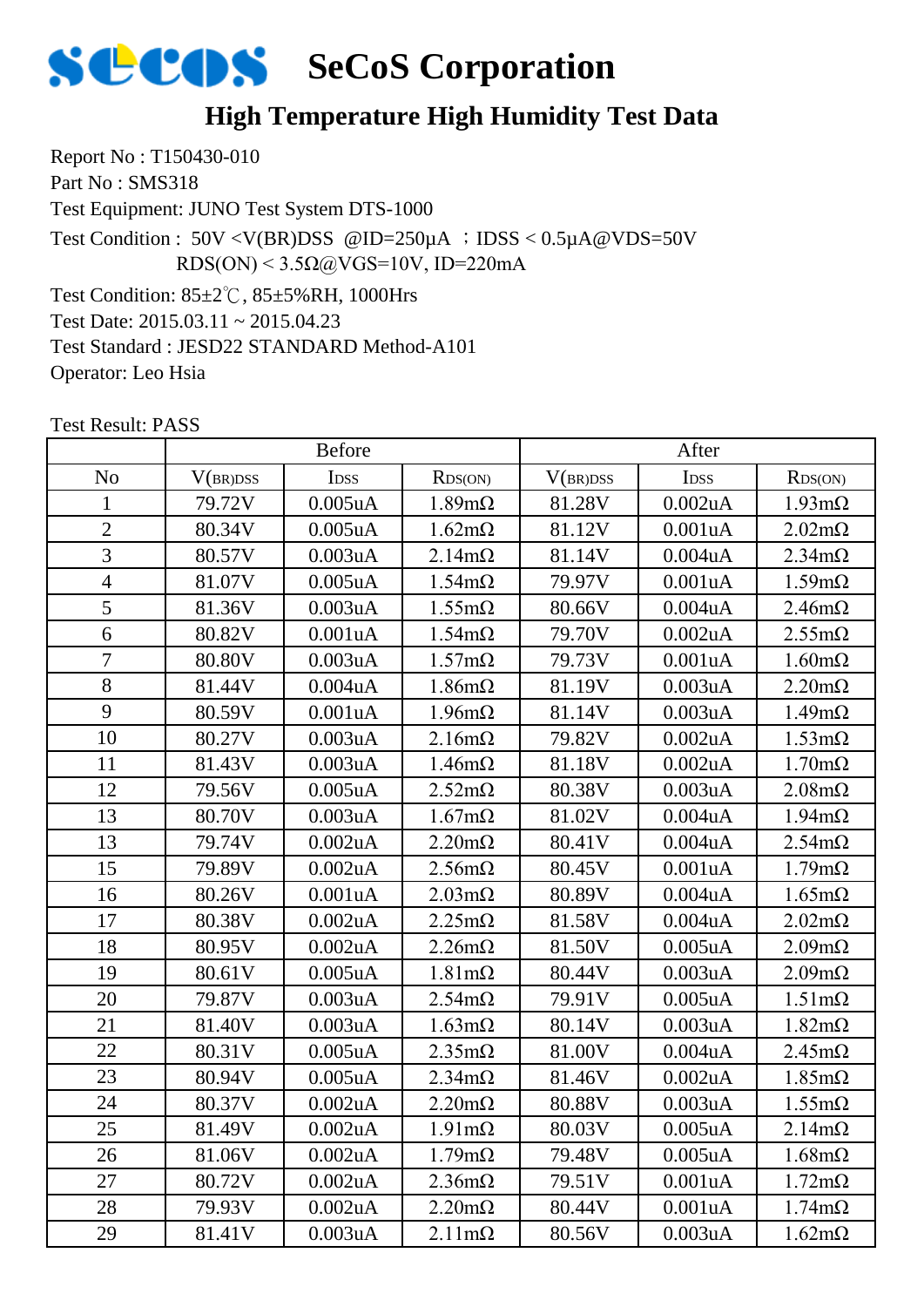

### **High Temperature High Humidity Test Data**

Report No : T150430-010 Part No: SMS318

Test Equipment: JUNO Test System DTS-1000

Test Condition : 50V <V(BR)DSS @ID=250µA ;IDSS < 0.5µA@VDS=50V RDS(ON) <  $3.5\Omega$ @VGS=10V, ID=220mA

Test Condition: 85±2℃, 85±5%RH, 1000Hrs Test Date: 2015.03.11 ~ 2015.04.23 Test Standard : JESD22 STANDARD Method-A101 Operator: Leo Hsia

|                | <b>Before</b> |                  |                       | After    |                      |                       |
|----------------|---------------|------------------|-----------------------|----------|----------------------|-----------------------|
| N <sub>o</sub> | V(BR)DSS      | I <sub>DSS</sub> | RDS(ON)               | V(BR)DSS | I <sub>DSS</sub>     | RDS(ON)               |
| 30             | 80.34V        | $0.004$ u $A$    | $1.77 \text{m}\Omega$ | 81.09V   | $0.005$ uA           | $1.95 \text{m}\Omega$ |
| 31             | 80.71V        | 0.003uA          | $1.81 \text{m}\Omega$ | 81.10V   | $0.002$ uA           | $2.06 \text{m}\Omega$ |
| 32             | 80.90V        | 0.003uA          | $2.34 \text{m}\Omega$ | 79.66V   | 0.003uA              | $1.74 \text{m}\Omega$ |
| 33             | 80.26V        | 0.003uA          | $2.18m\Omega$         | 79.79V   | 0.003uA              | $1.47 \text{m}\Omega$ |
| 34             | 80.98V        | 0.003uA          | $2.08 \text{m}\Omega$ | 80.19V   | 0.002uA              | $1.72 \text{m}\Omega$ |
| 35             | 80.55V        | $0.002$ uA       | $1.52 \text{m}\Omega$ | 79.78V   | 0.003uA              | $1.92 \text{m}\Omega$ |
| 36             | 80.33V        | $0.005$ uA       | $2.06 \text{m}\Omega$ | 80.66V   | 0.003uA              | $1.63 \text{m}\Omega$ |
| 37             | 80.35V        | 0.002uA          | $1.82 \text{m}\Omega$ | 79.66V   | $0.005$ u $A$        | $2.50 \text{m}\Omega$ |
| 38             | 79.51V        | $0.005$ u $A$    | $2.04m\Omega$         | 79.56V   | 0.004uA              | $1.46m\Omega$         |
| 39             | 80.90V        | 0.002uA          | $2.09m\Omega$         | 80.13V   | 0.002uA              | $1.84 \text{m}\Omega$ |
| 40             | 80.20V        | 0.001uA          | $2.13 \text{m}\Omega$ | 80.82V   | $0.004$ u $A$        | $2.11 \text{m}\Omega$ |
| 41             | 80.86V        | $0.004$ u $A$    | $1.53 \text{m}\Omega$ | 81.59V   | 0.003uA              | $1.59m\Omega$         |
| 42             | 80.00V        | 0.001uA          | $1.97 \text{m}\Omega$ | 80.69V   | 0.003uA              | $2.20 \text{m}\Omega$ |
| 43             | 79.98V        | 0.003uA          | $1.97 \text{m}\Omega$ | 81.36V   | 0.003uA              | $1.56m\Omega$         |
| 44             | 79.92V        | 0.002uA          | $2.19m\Omega$         | 79.82V   | 0.003uA              | $2.04m\Omega$         |
| 45             | 81.24V        | 0.003uA          | $2.13 \text{m}\Omega$ | 81.55V   | $0.005$ uA           | $2.45 \text{m}\Omega$ |
| 46             | 81.33V        | $0.004$ u $A$    | $1.83 \text{m}\Omega$ | 80.57V   | 0.003uA              | $2.40 \text{m}\Omega$ |
| 47             | 80.62V        | 0.001uA          | $1.90 \text{m}\Omega$ | 81.59V   | $0.004$ u $A$        | $2.26 \text{m}\Omega$ |
| 48             | 80.45V        | 0.003uA          | $1.93 \text{mA}$      | 80.12V   | 0.002uA              | $2.45m\Omega$         |
| 49             | 81.05V        | 0.002uA          | $2.50 \text{m}\Omega$ | 80.50V   | 0.002uA              | $1.67 \text{m}\Omega$ |
| 50             | 79.95V        | 0.002uA          | $2.10 \text{m}\Omega$ | 80.60V   | $0.002$ uA           | $2.09m\Omega$         |
| 51             | 80.88V        | $0.002$ uA       | $1.92 \text{m}\Omega$ | 79.62V   | 0.001uA              | $2.00 \text{m}\Omega$ |
| 52             | 80.28V        | 0.004uA          | $1.72 \text{m}\Omega$ | 79.63V   | $0.005$ uA           | $1.90 \text{m}\Omega$ |
| 53             | 80.22V        | $0.002$ uA       | $2.53 \text{mA}$      | 81.59V   | 0.001uA              | $1.77 \text{m}\Omega$ |
| 54             | 81.48V        | 0.001uA          | $1.86 \text{m}\Omega$ | 79.63V   | $0.005$ uA           | $1.46m\Omega$         |
| 55             | 80.02V        | 0.002uA          | $2.22 \text{m}\Omega$ | 80.81V   | 0.002uA              | $1.48m\Omega$         |
| 56             | 80.44V        | 0.003uA          | $2.18m\Omega$         | 80.35V   | 0.005 <sub>u</sub> A | $2.11 \text{m}\Omega$ |
| 57             | 80.75V        | 0.002uA          | $1.71 \text{m}\Omega$ | 79.50V   | 0.005uA              | $2.48m\Omega$         |
| 58             | 81.59V        | $0.005$ u $A$    | $2.08 \text{m}\Omega$ | 80.41V   | 0.002uA              | $1.80 \text{m}\Omega$ |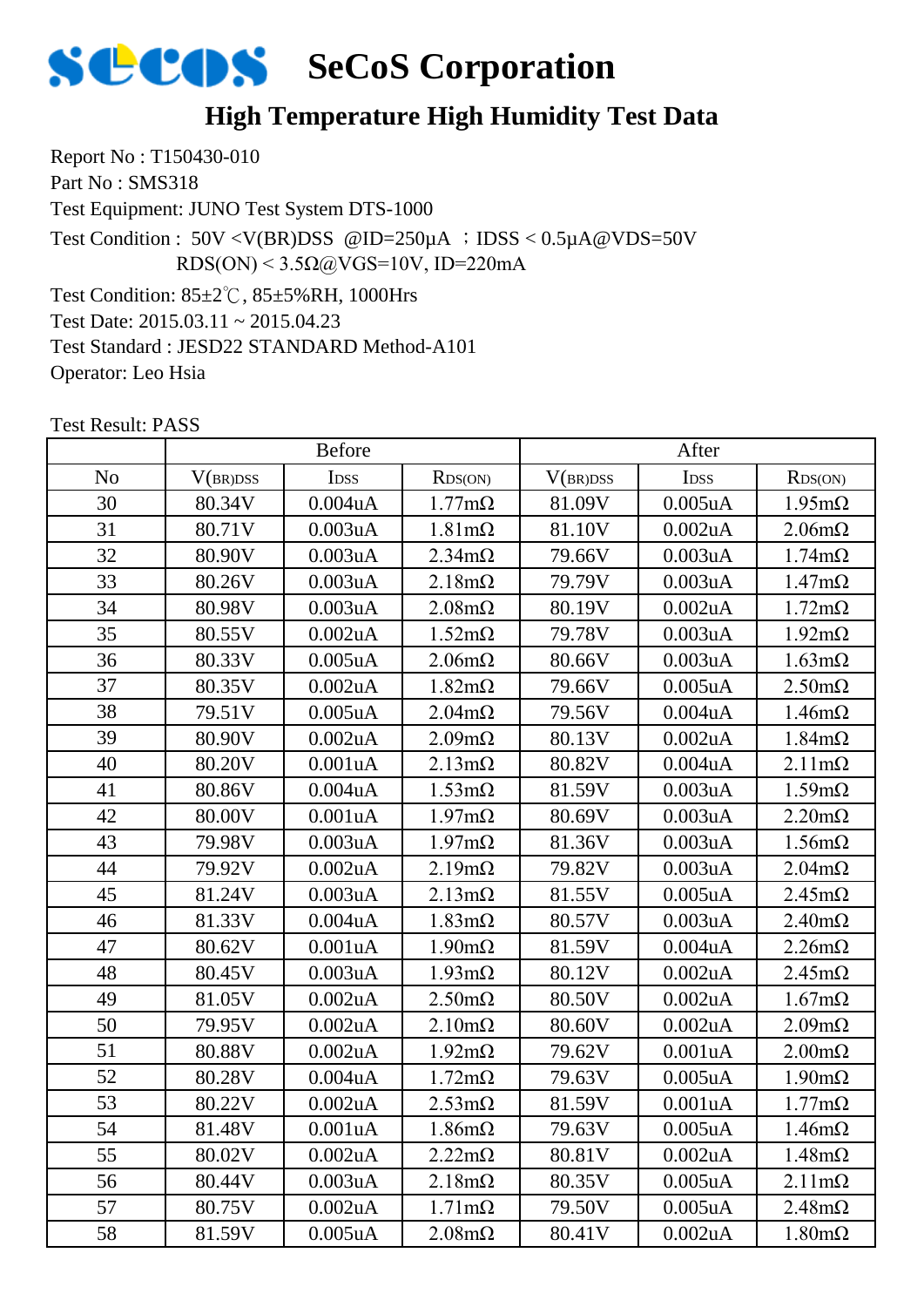

#### **High Temperature High Humidity Test Data**

Report No : T150430-010 Part No: SMS318

Test Equipment: JUNO Test System DTS-1000

Test Condition : 50V <V(BR)DSS @ID=250µA ;IDSS < 0.5µA@VDS=50V RDS(ON) <  $3.5\Omega$ @VGS=10V, ID=220mA

Test Condition: 85±2℃, 85±5%RH, 1000Hrs Test Date: 2015.03.11 ~ 2015.04.23 Test Standard : JESD22 STANDARD Method-A101 Operator: Leo Hsia

Test Result: PASS

|                | <b>Before</b> |               |                       | After    |                  |                       |
|----------------|---------------|---------------|-----------------------|----------|------------------|-----------------------|
| N <sub>o</sub> | V(BR)DSS      | <b>IDSS</b>   | RDS(ON)               | V(BR)DSS | I <sub>DSS</sub> | RDS(ON)               |
| 59             | 80.09V        | 0.004uA       | $1.91 \text{m}\Omega$ | 79.65V   | $0.002$ uA       | $1.56m\Omega$         |
| 60             | 81.32V        | 0.004uA       | $1.90 \text{m}\Omega$ | 81.39V   | 0.003uA          | $1.77 \text{m}\Omega$ |
| 61             | 79.78V        | 0.001uA       | $1.85 \text{m}\Omega$ | 80.57V   | $0.002$ uA       | $1.98 \text{m}\Omega$ |
| 62             | 79.63V        | 0.001uA       | $2.11 \text{m}\Omega$ | 80.12V   | 0.003uA          | $1.91 \text{m}\Omega$ |
| 63             | 79.46V        | 0.004uA       | $2.18m\Omega$         | 79.50V   | 0.001uA          | $2.14m\Omega$         |
| 64             | 80.74V        | 0.002uA       | $2.18m\Omega$         | 80.79V   | 0.001uA          | $2.36 \text{m}\Omega$ |
| 65             | 80.83V        | $0.004$ u $A$ | $1.99 \text{m}\Omega$ | 79.71V   | $0.004$ u $A$    | $2.36 \text{m}\Omega$ |
| 66             | 79.50V        | 0.001uA       | $2.56 \text{m}\Omega$ | 80.40V   | 0.003uA          | $2.36 \text{m}\Omega$ |
| 67             | 79.49V        | 0.003uA       | $1.66 \text{m}\Omega$ | 80.33V   | $0.004$ u $A$    | $1.48m\Omega$         |
| 68             | 81.57V        | $0.005$ u $A$ | $1.79 \text{m}\Omega$ | 80.66V   | $0.004$ u $A$    | $1.53 \text{m}\Omega$ |
| 69             | 81.13V        | 0.002uA       | $2.08 \text{m}\Omega$ | 80.60V   | 0.003uA          | $2.39 \text{m}\Omega$ |
| 70             | 81.55V        | 0.003uA       | $2.10 \text{m}\Omega$ | 80.94V   | $0.005$ uA       | $2.08 \text{m}\Omega$ |
| 71             | 79.78V        | 0.003uA       | $1.81 \text{m}\Omega$ | 79.99V   | $0.002$ uA       | $2.01 \text{m}\Omega$ |
| 72             | 80.75V        | 0.004uA       | $2.53 \text{m}\Omega$ | 79.70V   | $0.005$ uA       | $1.80 \text{m}\Omega$ |
| 73             | 80.80V        | 0.002uA       | $2.28 \text{m}\Omega$ | 80.83V   | $0.004$ u $A$    | $1.63 \text{m}\Omega$ |
| 74             | 80.54V        | 0.002uA       | $1.56 \text{m}\Omega$ | 80.96V   | 0.001uA          | $1.47 \text{m}\Omega$ |
| 75             | 80.61V        | 0.002uA       | $2.16m\Omega$         | 79.99V   | $0.004$ u $A$    | $2.17m\Omega$         |
| 76             | 80.25V        | 0.004uA       | $1.88 \text{m}\Omega$ | 80.88V   | 0.003uA          | $2.08 \text{m}\Omega$ |
| 77             | 80.59V        | 0.003uA       | $2.56 \text{m}\Omega$ | 81.08V   | 0.003uA          | $1.75 \text{m}\Omega$ |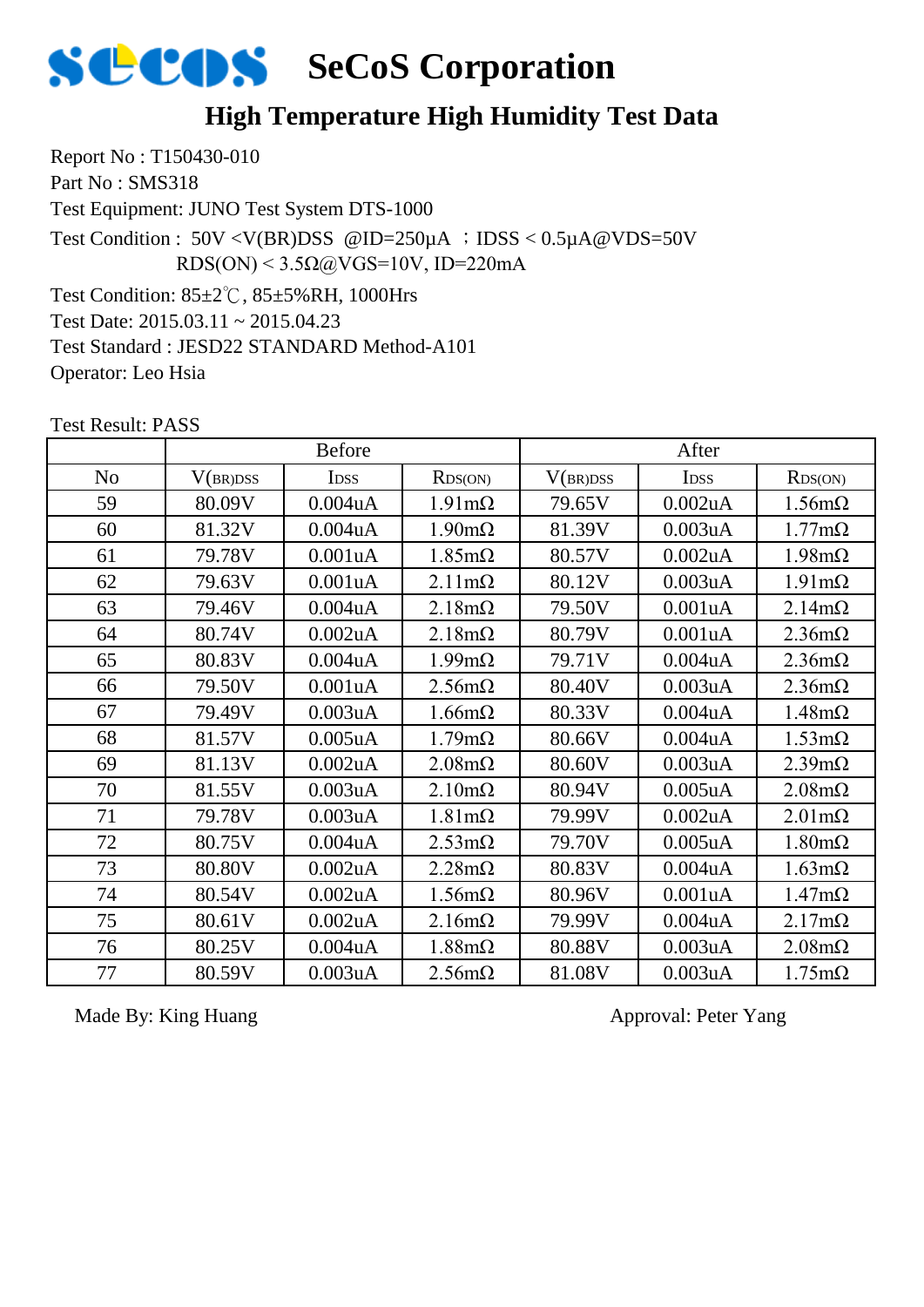#### **High Temper High Humidity Reverse Bies Test Data**

Report No : T150430-010 Part No : SMS318

Test Equipment: JUNO Test System DTS-1000

Test Condition : 50V <V(BR)DSS @ID=250µA ;IDSS < 0.5µA@VDS=50V RDS(ON) <  $3.5\Omega$ @VGS=10V, ID=220mA

Test Condition: 85±2℃, 85±5%RH, 80%VR, 1000Hrs

Test Date: 2015.03.12 ~ 2015.04.24

Test Standard : JESD22 STANDARD Method-A101

Operator: Leo Hsia

|                | <b>Before</b> |               |                       | After    |            |                       |
|----------------|---------------|---------------|-----------------------|----------|------------|-----------------------|
| N <sub>o</sub> | V(BR)DSS      | IDSS          | RDS(ON)               | V(BR)DSS | IDSS       | RDS(ON)               |
| 1              | 81.38V        | 0.002uA       | $1.64 \text{m}\Omega$ | 81.20V   | 0.001uA    | $1.99m\Omega$         |
| $\overline{2}$ | 80.58V        | 0.002uA       | $2.20 \text{m}\Omega$ | 79.91V   | $0.002$ uA | $1.98 \text{m}\Omega$ |
| $\overline{3}$ | 80.46V        | 0.001uA       | $1.88 \text{m}\Omega$ | 80.94V   | 0.003uA    | $1.47m\Omega$         |
| $\overline{4}$ | 81.32V        | 0.003uA       | $2.23 \text{m}\Omega$ | 80.57V   | 0.001uA    | $2.39m\Omega$         |
| $\overline{5}$ | 80.01V        | 0.003uA       | $1.78 \text{m}\Omega$ | 79.64V   | 0.001uA    | $1.61 \text{m}\Omega$ |
| 6              | 81.00V        | 0.003uA       | $2.33 \text{mA}$      | 80.67V   | $0.005$ uA | $1.95 \text{m}\Omega$ |
| $\overline{7}$ | 80.24V        | 0.004uA       | $2.16m\Omega$         | 79.58V   | 0.003uA    | $1.98 \text{m}\Omega$ |
| 8              | 80.36V        | $0.005$ u $A$ | $1.59m\Omega$         | 80.59V   | 0.001uA    | $2.00 \text{m}\Omega$ |
| 9              | 80.86V        | 0.003uA       | $2.39m\Omega$         | 81.34V   | 0.004uA    | $1.77 \text{m}\Omega$ |
| 10             | 79.98V        | 0.003uA       | $2.17m\Omega$         | 79.67V   | 0.003uA    | $2.01 \text{m}\Omega$ |
| 11             | 79.73V        | 0.001uA       | $1.64 \text{m}\Omega$ | 81.02V   | $0.002$ uA | $2.30 \text{m}\Omega$ |
| 12             | 80.66V        | 0.003uA       | $2.42 \text{m}\Omega$ | 81.02V   | 0.003uA    | $1.78m\Omega$         |
| 13             | 80.83V        | 0.001uA       | $1.84 \text{m}\Omega$ | 80.21V   | 0.003uA    | $2.05 \text{m}\Omega$ |
| 13             | 79.96V        | 0.003uA       | $1.91 \text{m}\Omega$ | 80.05V   | $0.005$ uA | $2.29m\Omega$         |
| 15             | 79.53V        | 0.002uA       | $1.66 \text{m}\Omega$ | 81.00V   | 0.004uA    | $1.71 \text{m}\Omega$ |
| 16             | 81.30V        | 0.002uA       | $1.59m\Omega$         | 79.80V   | 0.004uA    | $2.14m\Omega$         |
| 17             | 81.16V        | 0.001uA       | $2.07 \text{m}\Omega$ | 80.14V   | 0.004uA    | $2.10 \text{m}\Omega$ |
| 18             | 79.62V        | 0.002uA       | $1.79m\Omega$         | 81.30V   | 0.004uA    | $2.07 \text{m}\Omega$ |
| 19             | 79.97V        | 0.002uA       | $1.55 \text{m}\Omega$ | 81.36V   | 0.003uA    | $2.13 \text{m}\Omega$ |
| 20             | 80.14V        | 0.004uA       | $2.27 \text{m}\Omega$ | 80.60V   | 0.002uA    | $2.56 \text{m}\Omega$ |
| 21             | 81.58V        | 0.004uA       | $1.58 \text{m}\Omega$ | 81.58V   | 0.002uA    | $1.64 \text{m}\Omega$ |
| 22             | 81.16V        | $0.005$ uA    | $2.36 \text{m}\Omega$ | 80.06V   | 0.001uA    | $1.93 \text{m}\Omega$ |
| 23             | 79.59V        | 0.003uA       | $2.38 \text{m}\Omega$ | 80.28V   | $0.005$ uA | $1.52 \text{m}\Omega$ |
| 24             | 80.09V        | 0.001uA       | $2.01 \text{m}\Omega$ | 80.37V   | 0.003uA    | $1.94 \text{m}\Omega$ |
| 25             | 80.16V        | 0.002uA       | $2.49m\Omega$         | 81.39V   | 0.001uA    | $1.66 \text{m}\Omega$ |
| 26             | 80.79V        | 0.003uA       | $2.17 \text{m}\Omega$ | 81.22V   | 0.002uA    | $1.88 \text{m}\Omega$ |
| 27             | 80.04V        | 0.003uA       | $1.67 \text{m}\Omega$ | 80.98V   | 0.003uA    | $2.33 \text{m}\Omega$ |
| 28             | 80.13V        | 0.001uA       | $1.88 \text{m}\Omega$ | 81.38V   | 0.003uA    | $2.05 \text{m}\Omega$ |
| 29             | 81.34V        | 0.002uA       | $1.84 \text{m}\Omega$ | 81.08V   | 0.004uA    | $1.87m\Omega$         |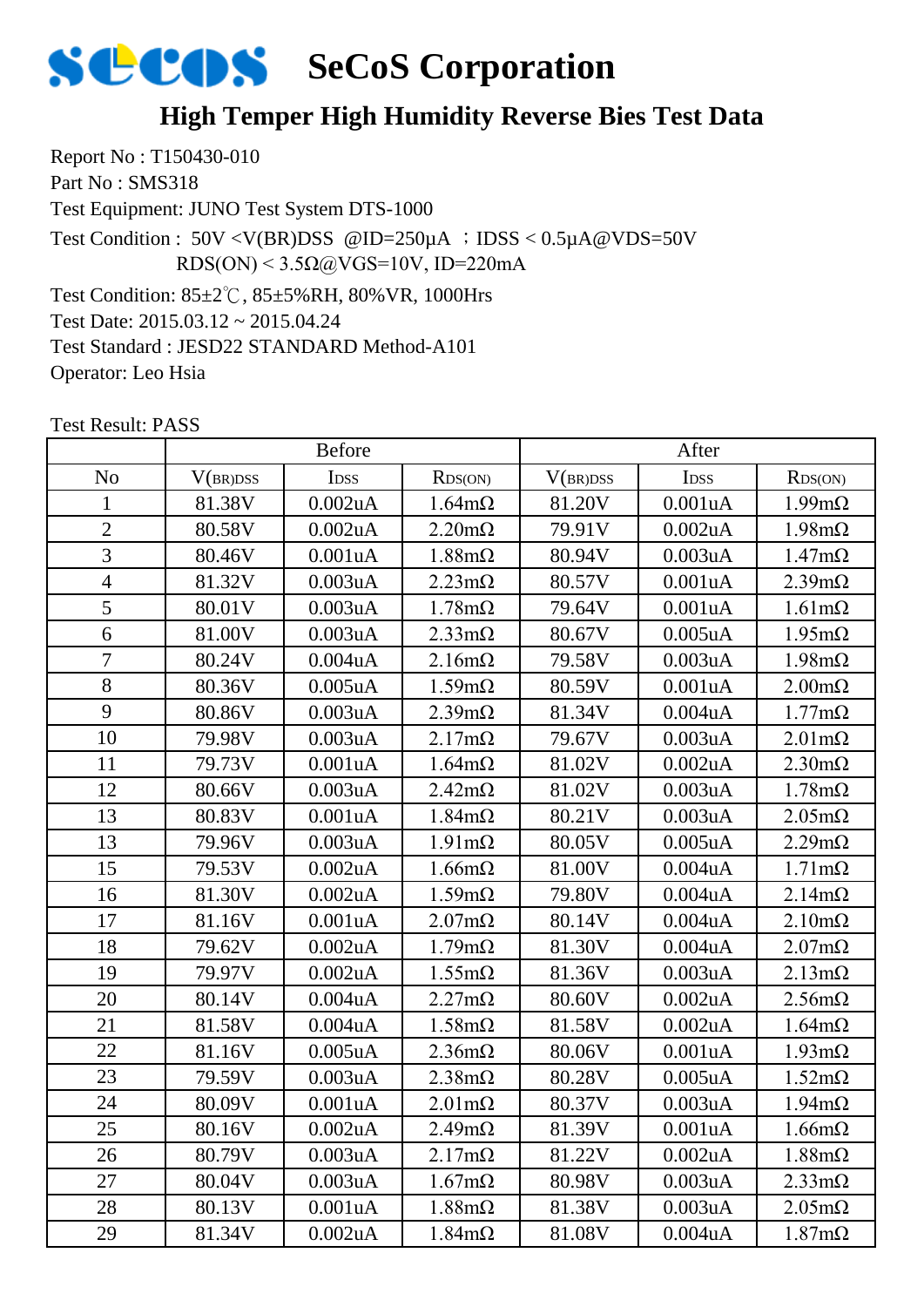#### **High Temper High Humidity Reverse Bies Test Data**

Report No : T150430-010 Part No : SMS318

Test Equipment: JUNO Test System DTS-1000

Test Condition : 50V <V(BR)DSS @ID=250µA ;IDSS < 0.5µA@VDS=50V RDS(ON) <  $3.5\Omega$ @VGS=10V, ID=220mA

Test Condition: 85±2℃, 85±5%RH, 80%VR, 1000Hrs

Test Date: 2015.03.12 ~ 2015.04.24

Test Standard : JESD22 STANDARD Method-A101

Operator: Leo Hsia

|                |          | <b>Before</b>    |                       | After    |                      |                       |
|----------------|----------|------------------|-----------------------|----------|----------------------|-----------------------|
| N <sub>o</sub> | V(BR)DSS | I <sub>DSS</sub> | RDS(ON)               | V(BR)DSS | <b>IDSS</b>          | RDS(ON)               |
| 30             | 79.86V   | 0.004uA          | $1.69m\Omega$         | 79.88V   | 0.003uA              | $2.52 \text{m}\Omega$ |
| 31             | 79.54V   | 0.003uA          | $1.87 \text{m}\Omega$ | 80.69V   | $0.005$ uA           | $2.52 \text{m}\Omega$ |
| 32             | 81.07V   | $0.002$ uA       | $2.55 \text{m}\Omega$ | 79.74V   | 0.004uA              | $2.53 \text{m}\Omega$ |
| 33             | 79.48V   | 0.001uA          | $2.29 \text{m}\Omega$ | 79.79V   | 0.003uA              | $1.66 \text{m}\Omega$ |
| 34             | 79.89V   | 0.004uA          | $1.78m\Omega$         | 80.85V   | 0.003uA              | $2.55 \text{m}\Omega$ |
| 35             | 81.02V   | 0.002uA          | $2.16m\Omega$         | 80.39V   | 0.002uA              | $2.08 \text{m}\Omega$ |
| 36             | 80.91V   | 0.004uA          | $1.70 \text{m}\Omega$ | 79.85V   | 0.004uA              | $2.33 \text{mA}$      |
| 37             | 80.48V   | 0.003uA          | $2.16m\Omega$         | 79.47V   | 0.004uA              | $1.76m\Omega$         |
| 38             | 79.95V   | 0.002uA          | $2.25 \text{m}\Omega$ | 79.67V   | 0.003uA              | $1.96 \text{m}\Omega$ |
| 39             | 81.04V   | 0.001uA          | $2.42 \text{m}\Omega$ | 80.97V   | 0.003uA              | $2.00 \text{m}\Omega$ |
| 40             | 81.10V   | 0.001uA          | $2.26 \text{m}\Omega$ | 80.22V   | 0.001uA              | $1.98 \text{m}\Omega$ |
| 41             | 80.86V   | 0.004uA          | $2.06 \text{m}\Omega$ | 79.69V   | 0.003uA              | $2.00 \text{m}\Omega$ |
| 42             | 81.25V   | $0.002$ uA       | $1.53 \text{m}\Omega$ | 81.17V   | $0.002$ uA           | $1.83 \text{m}\Omega$ |
| 43             | 79.68V   | 0.004uA          | $1.79m\Omega$         | 79.99V   | 0.003uA              | $1.78m\Omega$         |
| 44             | 81.27V   | 0.003uA          | $1.53 \text{m}\Omega$ | 80.76V   | $0.002$ uA           | $2.00 \text{m}\Omega$ |
| 45             | 80.86V   | 0.003uA          | $2.36 \text{m}\Omega$ | 80.92V   | 0.002uA              | $1.81 \text{m}\Omega$ |
| 46             | 80.26V   | $0.005$ uA       | $2.26 \text{m}\Omega$ | 79.62V   | 0.001uA              | $1.77 \text{m}\Omega$ |
| 47             | 80.48V   | 0.003uA          | $1.52 \text{m}\Omega$ | 80.23V   | $0.005$ uA           | $1.45 \text{m}\Omega$ |
| 48             | 80.67V   | $0.005$ uA       | $1.67 \text{m}\Omega$ | 79.69V   | 0.004uA              | $2.10 \text{m}\Omega$ |
| 49             | 80.88V   | 0.003uA          | $2.05 \text{m}\Omega$ | 80.95V   | $0.005$ uA           | $1.71 \text{m}\Omega$ |
| 50             | 81.48V   | $0.005$ u $A$    | $1.51 \text{m}\Omega$ | 80.40V   | 0.002uA              | $2.51 \text{m}\Omega$ |
| 51             | 79.96V   | 0.001uA          | $2.56 \text{m}\Omega$ | 80.30V   | 0.004uA              | $1.98 \text{m}\Omega$ |
| 52             | 80.58V   | $0.002$ uA       | $1.45 \text{m}\Omega$ | 79.59V   | $0.002$ uA           | $2.00 \text{m}\Omega$ |
| 53             | 80.26V   | $0.005$ uA       | $1.90 \text{m}\Omega$ | 79.94V   | $0.005$ uA           | $1.67 \text{m}\Omega$ |
| 54             | 81.48V   | $0.005$ u $A$    | $1.56m\Omega$         | 81.36V   | 0.003uA              | $1.48m\Omega$         |
| 55             | 81.19V   | 0.004uA          | $2.15 \text{m}\Omega$ | 81.50V   | 0.004uA              | $2.05 \text{m}\Omega$ |
| 56             | 79.76V   | 0.003uA          | $2.28 \text{m}\Omega$ | 79.72V   | 0.002 <sub>u</sub> A | $2.47 \text{m}\Omega$ |
| 57             | 81.58V   | 0.005uA          | $1.62 \text{m}\Omega$ | 81.32V   | 0.003uA              | $2.36 \text{m}\Omega$ |
| 58             | 80.10V   | 0.004uA          | $2.31 \text{m}\Omega$ | 79.47V   | 0.002 <sub>u</sub> A | $2.16m\Omega$         |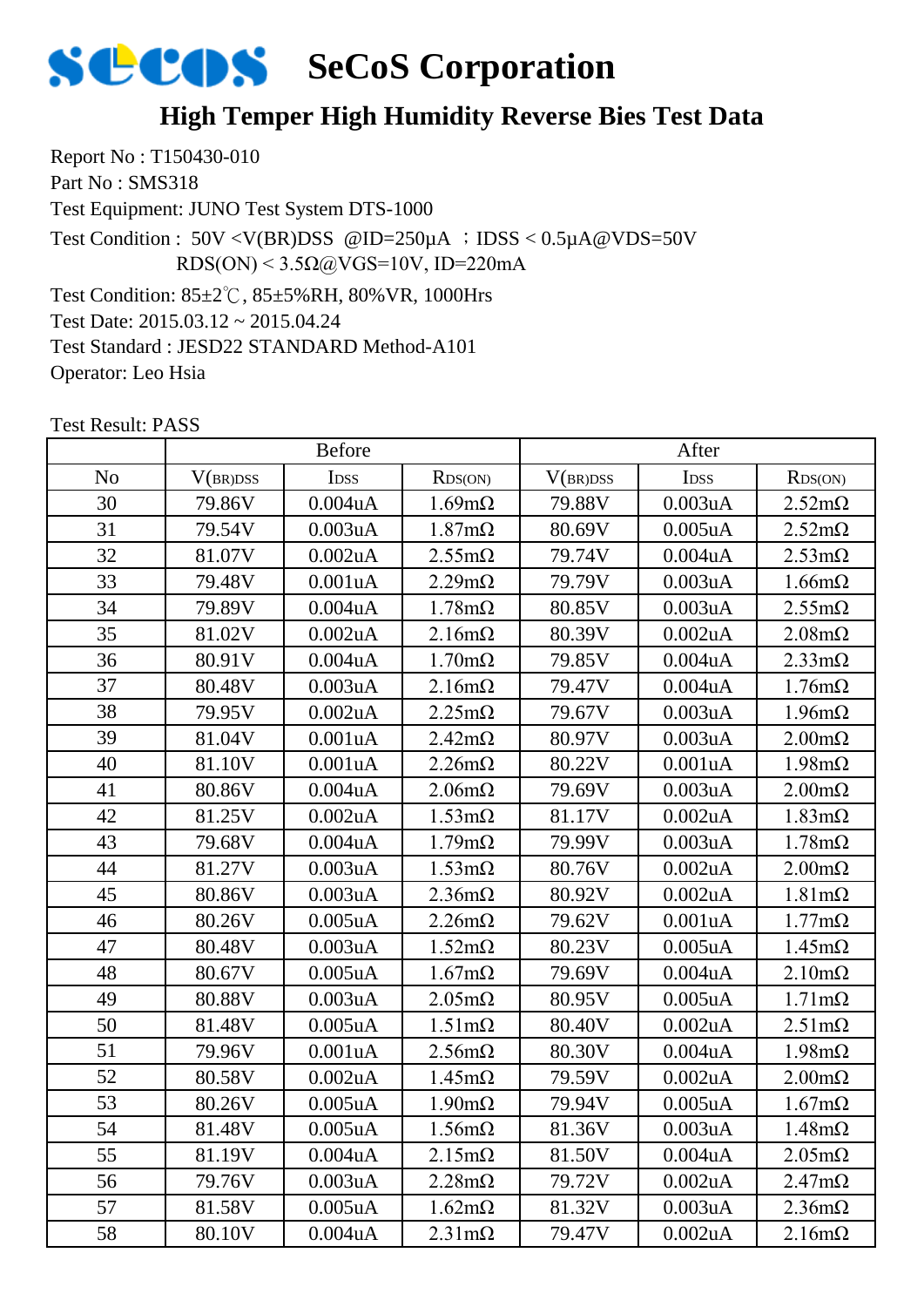

#### **High Temper High Humidity Reverse Bies Test Data**

Report No : T150430-010 Part No : SMS318

Test Equipment: JUNO Test System DTS-1000

Test Condition :  $50V < V(BR)DSS$  @ID=250 $\mu$ A ; IDSS < 0.5 $\mu$ A @VDS=50V RDS(ON) <  $3.5\Omega$ @VGS=10V, ID=220mA

Test Condition: 85±2℃, 85±5%RH, 80%VR, 1000Hrs

Test Date: 2015.03.12 ~ 2015.04.24

Test Standard : JESD22 STANDARD Method-A101

Operator: Leo Hsia

Test Result: PASS

|                | <b>Before</b> |                      |                       | After    |                  |                       |
|----------------|---------------|----------------------|-----------------------|----------|------------------|-----------------------|
| N <sub>o</sub> | V(BR)DSS      | <b>IDSS</b>          | RDS(ON)               | V(BR)DSS | I <sub>DSS</sub> | RDS(ON)               |
| 59             | 80.84V        | 0.003uA              | $2.09m\Omega$         | 81.29V   | 0.001uA          | $1.96 \text{m}\Omega$ |
| 60             | 80.85V        | 0.004 <sub>u</sub> A | $2.23 \text{m}\Omega$ | 81.33V   | 0.003uA          | $1.47 \text{m}\Omega$ |
| 61             | 79.46V        | 0.003uA              | $1.95 \text{m}\Omega$ | 80.43V   | $0.004$ u $A$    | $1.98 \text{m}\Omega$ |
| 62             | 79.47V        | $0.004$ u $A$        | $1.61 \text{m}\Omega$ | 81.25V   | $0.004$ u $A$    | $1.55 \text{m}\Omega$ |
| 63             | 81.58V        | $0.005$ uA           | $2.58 \text{m}\Omega$ | 79.51V   | 0.001uA          | $2.15 \text{m}\Omega$ |
| 64             | 79.56V        | $0.002$ uA           | $2.02 \text{m}\Omega$ | 80.93V   | $0.005$ uA       | $1.55 \text{m}\Omega$ |
| 65             | 80.74V        | $0.005$ uA           | $2.41 \text{m}\Omega$ | 79.86V   | $0.005$ uA       | $1.65 \text{m}\Omega$ |
| 66             | 79.68V        | 0.003uA              | $1.46m\Omega$         | 79.50V   | 0.003uA          | $2.50 \text{m}\Omega$ |
| 67             | 80.54V        | 0.001uA              | $2.05 \text{m}\Omega$ | 80.93V   | 0.003uA          | $2.31 \text{m}\Omega$ |
| 68             | 80.82V        | 0.001uA              | $1.76m\Omega$         | 80.79V   | $0.005$ uA       | $1.53 \text{m}\Omega$ |
| 69             | 81.35V        | $0.002$ uA           | $1.67 \text{m}\Omega$ | 79.72V   | 0.003uA          | $2.57 \text{m}\Omega$ |
| 70             | 80.94V        | $0.005$ uA           | $2.53 \text{m}\Omega$ | 79.96V   | 0.003uA          | $2.32 \text{m}\Omega$ |
| 71             | 80.84V        | $0.004$ u $A$        | $1.94 \text{m}\Omega$ | 80.75V   | $0.002$ uA       | $2.14m\Omega$         |
| 72             | 81.46V        | $0.002$ uA           | $1.73 \text{m}\Omega$ | 80.82V   | $0.004$ u $A$    | $1.51 \text{m}\Omega$ |
| 73             | 79.80V        | 0.001uA              | $2.11 \text{m}\Omega$ | 80.19V   | $0.002$ uA       | $2.58 \text{m}\Omega$ |
| 74             | 79.87V        | 0.001uA              | $1.70 \text{m}\Omega$ | 81.40V   | 0.001uA          | $1.99 \text{mA}$      |
| 75             | 80.49V        | $0.004$ u $A$        | $1.85 \text{m}\Omega$ | 79.51V   | $0.004$ u $A$    | $1.97 \text{m}\Omega$ |
| 76             | 79.56V        | 0.003uA              | $1.82 \text{m}\Omega$ | 80.05V   | $0.004$ u $A$    | $1.93 \text{mA}$      |
| 77             | 80.40V        | $0.002$ uA           | $2.04m\Omega$         | 79.74V   | $0.002$ uA       | $1.60 \text{m}\Omega$ |